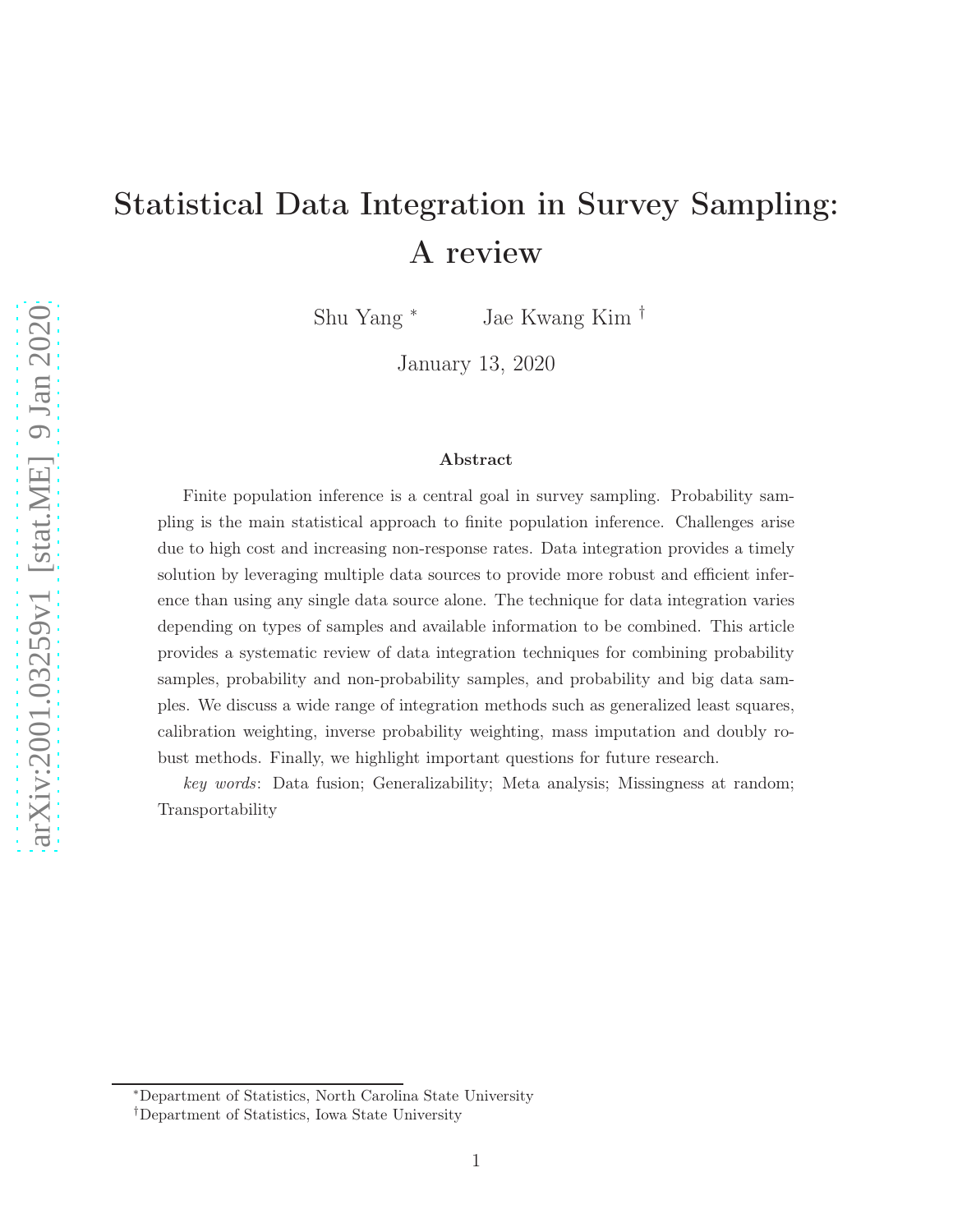### 1 Introduction

Probability sampling is regarded as the gold-standard in survey statistics for finite population inference. Fundamentally, probability samples are selected under known sampling designs and therefore are representative of the target population. Because the selection probability is known, the subsequent inference from a probability sample is often design-based and respects the way in which the data were collected; see [Särndal et al. \(2003](#page-30-0)); [Cochran \(2007\)](#page-26-0); [Fuller](#page-27-0) [\(2009\)](#page-27-0) for textbook discussions. [Kalton \(2019\)](#page-27-1) provided a comprehensive overview of the survey sampling research in the last 60 years.

However, many practical challenges arise in collecting and analyzing probability sample data [\(Baker et al.](#page-25-0); [2013;](#page-25-0) [Keiding and Louis](#page-27-2); [2016](#page-27-2)). Large-scale survey programs continually face heightened demands coupled with reduced resources. Demands include requests for estimates for domains with small sample sizes and desires for more timely estimates. Simultaneously, program budget cuts force reductions in sample sizes, and decreasing response rates make non-response bias an important concern.

Data integration is a new area of research to provide a timely solution to the above challenges. The goal is multi-fold: i) minimize the cost associated with surveys, ii) minimize the respondent burden and iii) maximize the statistical information or equivalently the efficiency of survey estimation. Narrowly speaking, survey integration means combining separate probability samples into one survey vehicle [\(Bycroft; 2010\)](#page-25-1). Broadly speaking, one can consider combining probability samples with non-probability samples. Recently in survey statistics, non-probability data become increasingly available for research purposes and provide unprecedented opportunities for new scientific discovery; however, they also present additional challenges such as heterogeneity, selection bias, high dimensionality, etc. The past years have seen immense progress in theories, methods, and algorithms for surmounting important challenges arising from non-probability data analysis. This article provides a systematic review of data integration for combining probability samples, probability and non-probability samples, and probability and big data samples.

Section [2](#page-2-0) establishes notation and reviews these methods in the context of combining multiple probability samples. Existing methods for probability data integration can be categorized into two types depending on the level of information to be combined: a macro approach combining the summary statistics from multiple surveys and a micro approach creating synthetic imputations.

Section [3](#page-10-0) describes the motivation, challenges and methods for integrating probability and emergent non-probability samples. We also draw connections of survey data integration to combine randomized clinical trials and real-world data in Biostatistics. We then discuss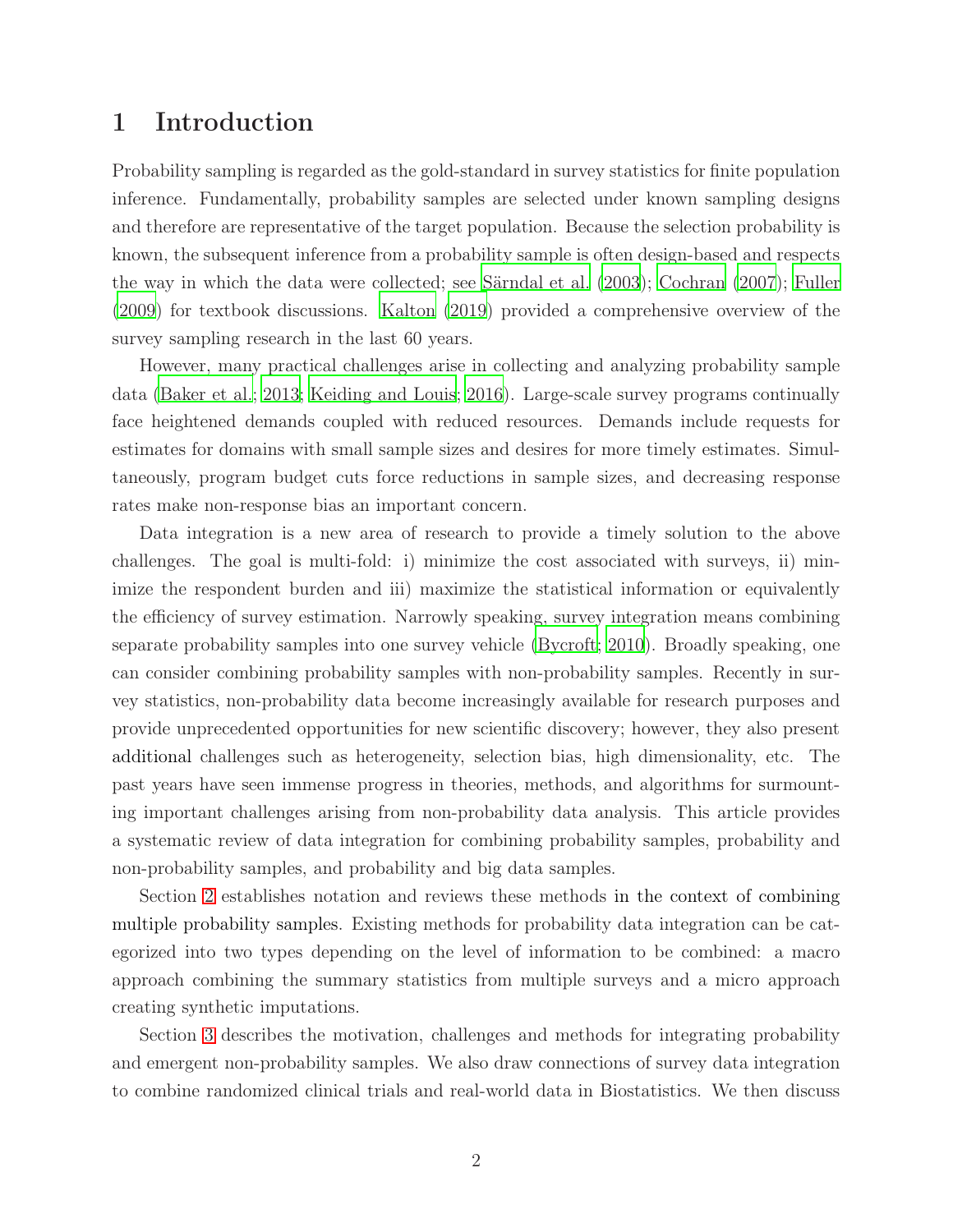a wide range of integration methods including calibration weighting, inverse probability weighting, mass imputation and doubly robust methods.

We then consider data integration methods for combining probability and big nonprobability samples. Depending on the roles in statistical inference, there are two types of *big data*: one with large sample sizes (large n) and the other with rich covariates (large p). In the first type, the non-probability sample can be large in sample size. How to leverage the rich information in the big data to improve the finite population inference is an important research. In the second type, there are a large number of variables. There is a large literature on variable selection methods for prediction, but little work on variable selection for data integration that can successfully recognize the strengths and the limitations of each data source and utilize all information captured for finite population inference. Section [4](#page-19-0) presents robust data integration and variable selection methods in this context.

To summarize, Section [5](#page-24-0) describes the direction of future research along the line of data integration including sensitivity analysis to assess the robustness of study conclusions to unverifiable assumptions, hierarchical modeling, and some cautionary remarks.

## <span id="page-2-0"></span>2 Combining probability samples

### 2.1 Multiple probability samples and missingness patterns

Combining two or more independent survey probability samples is a problem frequently encountered in the practice of survey sampling. For simplicity of exposition, let  $\mathcal{U} =$  $\{1,\ldots,N\}$  be the index set of N units for the finite population, with N being the known population size. Let  $(x_i^{\mathrm{T}}, y_i)^{\mathrm{T}}$  be the realized value of a vector of random variables  $(X^{\mathrm{T}}, Y)^{\mathrm{T}}$ for unit i. Let  $I_i$  be the sample indicator such that  $I_i = 1$  indicates the selection of unit i into the sample and  $I_i = 0$  otherwise. The probability  $\pi_i = P(I_i = 1 | i \in \mathcal{U})$  is called the first-order inclusion probability and is known by the sampling design. The design weight is  $d_i = \pi_i^{-1}$ <sup>-1</sup>. The joint probability  $\pi_{ij} = P(I_i I_j = 1 | i, j \in \mathcal{U})$  is called the secondorder inclusion probability and is often used for variance estimation of the design-weighted estimator. The sample size is  $n = \sum_{i=1}^{N} I_i$ .

The main advantage of probability sampling is to ensure design-based inference. For example, the Horvitz-Thompson  $(HT)$  estimator of the population mean of y, denoted by  $\mu_y$ , is  $\hat{\mu}_{\text{HT}} = N^{-1} \sum_{i:I_i=1} \pi_i^{-1}$  $i^{-1}y_i$ , and the design-variance estimator is

$$
\widehat{V}_{\text{HT}} = nN^{-2} \sum_{i:I_i=1} \sum_{j:I_j=1} \frac{(\pi_{ij} - \pi_i \pi_j)}{\pi_{ij}} \frac{y_i}{\pi_i} \frac{y_j}{\pi_j}.
$$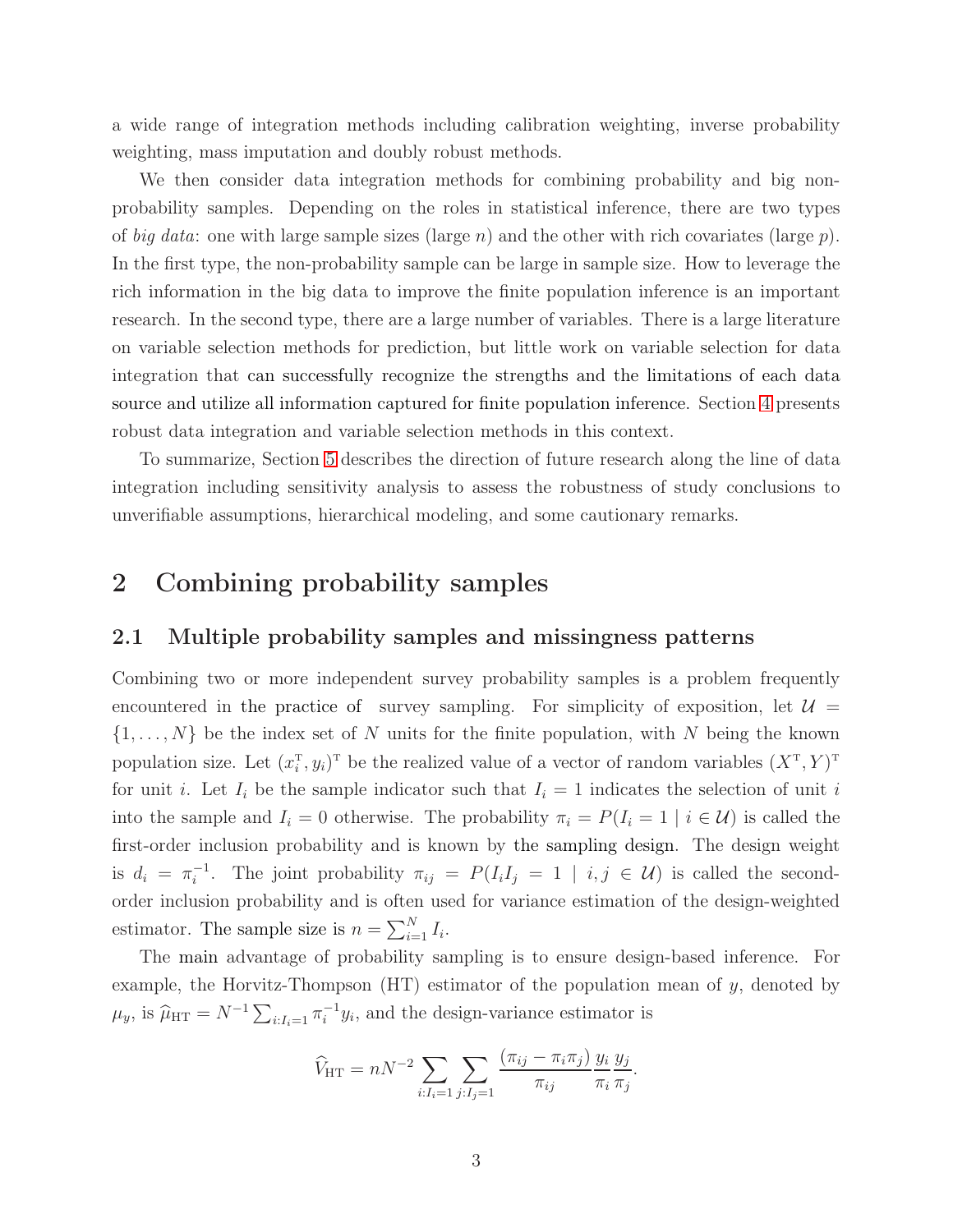We consider multiple sources of probability data. For multiple datasets, we use the subscript letter to indicate the respective sample; for example, we use  $d_{A,i}$  as the design weight of unit  $i$  in sample A.

Depending on the available information from multiple data sources, each sample has planned missingness by design. As illustrated in Table [1,](#page-4-0) the combined sample exhibits different missingness patterns: monotone and non-monotone. For monotone missingness, our framework covers two common types of studies. First, we have a large main dataset, and then collect more information on important variables for a subset of units, e.g., using a two-phase sampling design [\(Neyman](#page-29-0); [1938](#page-29-0); [Cochran; 2007;](#page-26-0) [Wang et al.; 2009\)](#page-31-0). Consider the U.S. Census of housing and population as an example. The short form consists of 100% sample, for which basic demographic information was obtained. The long form consists about 16% sample, for which other social and economic information as well as demographic information were obtained. [Deming and Stephan \(1940\)](#page-26-1) considered this setup as a classical two-phase sampling problem and use calibration weighting for demographic variable to match the known population counts from the short form.

Second, we have a smaller and carefully designed validation dataset with rich covariates, and then link it to a larger main dataset with fewer covariates. The setup of two independent samples with common items is often called non-nested two-phase sampling. Consider the U.S. consumer expenditure survey as an example. Two independent samples were selected from the same finite population, including a diary survey sample, referred to as sample A, and a face-to-face survey sample, referred to as sample B. In sample A, observe auxiliary information  $X$  and outcome  $Y$ ; whereas in sample B, observe common auxiliary information X. [Zieschang \(1990\)](#page-32-0) considered using sample weighting to estimate detailed expenditure and income items combining sample A and sample B. Another example is the Canadian Survey of Employment, Payrolls and Hours considered by [Hidiroglou \(2001\)](#page-27-3). Sample A is a small sample from Statistics Canada Business Register, in which the study variables Y , number of hours worked by employees and summarized earnings, were observed. Sample B is a large sample drawn from a Canadian Customs and Revenue Agency administrative data, in which auxiliary variables X were observed.

Finally, we will consider combining two independent surveys with non-monotone missing patterns. Statistical matching technique will be introduced in Section 2.3 as a general statistical tool under this setup.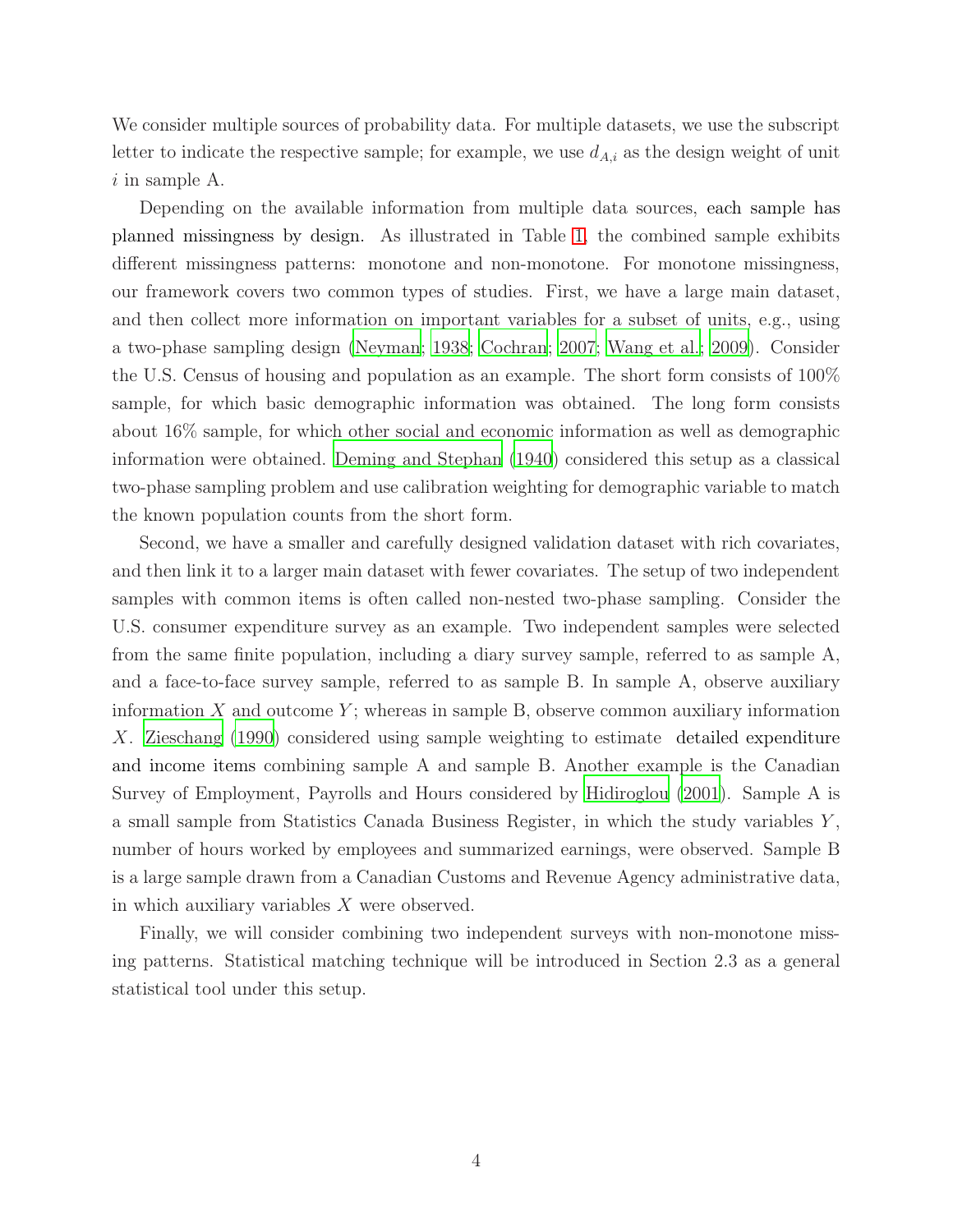| Monotone missingness        |         |            |           |       |  |
|-----------------------------|---------|------------|-----------|-------|--|
|                             | d.      | X          |           |       |  |
| Sample A                    |         |            |           |       |  |
| Sample B                    |         |            |           |       |  |
| Non-monotone missingness I  |         |            |           |       |  |
|                             |         | $d\quad X$ | $Y_1$     | $Y_2$ |  |
| Sample A                    |         |            |           |       |  |
| Sample $B \sim$             |         |            |           |       |  |
| Sample C                    |         |            |           |       |  |
| Non-monotone missingness II |         |            |           |       |  |
|                             | $d_{-}$ |            | $X$ $Y_1$ | $Y_2$ |  |
| Sample A                    |         |            |           |       |  |
| Sample B                    |         |            |           |       |  |

<span id="page-4-0"></span>Table 1: Missingness patterns in the combined samples: " $\sqrt{ }$ " means "is measured"

d is the sampling weight, where the subscript indicates the sample, X is the vector of auxiliary variables,  $Y$ ,  $Y_1$  and  $Y_2$  are scalar outcome variables.

### 2.2 Two approaches for probability data integration

We classify probability data integration methods based on the level of information to be combined: a macro approach and a micro approach. In the macro approach, we obtain summary information such as the point and variance estimates from multiple data sources and combine those to obtain a more efficient estimator of the parameter of interest. In the micro approach, we create a single synthetic data that contains all available information from all data sources.

#### 2.2.1 Macro approach: Generalized least squares (GLS) estimation

[Renssen and Nieuwenbroek](#page-30-1) [\(1997](#page-30-1)), [Hidiroglou \(2001\)](#page-27-3), [Merkouris \(2004](#page-29-1)), [Wu](#page-31-1) [\(2004\)](#page-31-1), [Ybarra and Lohr](#page-32-1) [\(2008\)](#page-32-1) and [Merkouris \(2010](#page-29-2)) considered the problem of combining data from two independent probability samples to estimate totals at the population and domain levels. [Merkouris](#page-29-1) [\(2004\)](#page-29-1) and [Merkouris \(2010\)](#page-29-2) provided a rigorous treatment of the survey integration through the generalized method of moments.

We focus on the monotone missingness pattern. The same discussion applies to the other patterns. From each probability sample, we obtain different estimators for the means of common items. The GLS approach combines those estimates as an optimal estimator. Let  $\hat{\mu}_{x,A}$  and  $\hat{\mu}_{x,B}$  be unbiased estimators of  $\mu_x$  from sample A and sample B, respectively. Let  $\widehat{\mu}_B$  be an unbiased estimator of  $\mu_y$  from sample B.

To combine the multiple estimates, we may build a linear model of three estimates with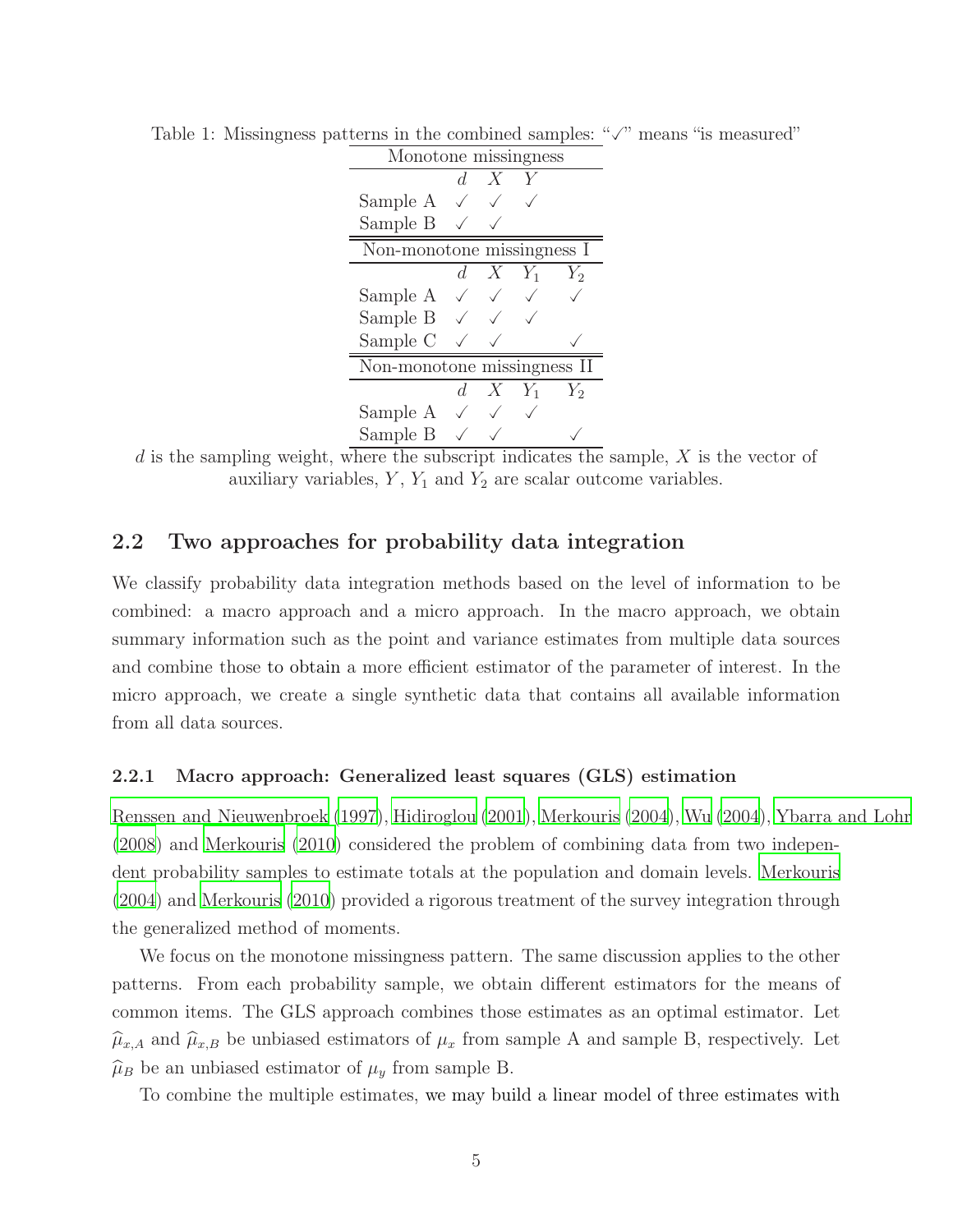two parameters as follows:

<span id="page-5-0"></span>
$$
\begin{pmatrix}\n\widehat{\mu}_{x,A} \\
\widehat{\mu}_{x,B} \\
\widehat{\mu}_{B}\n\end{pmatrix} = \begin{pmatrix}\n1 & 0 \\
1 & 0 \\
0 & 1\n\end{pmatrix} \begin{pmatrix}\n\mu_x \\
\mu_y\n\end{pmatrix} + \begin{pmatrix}\ne_1 \\
e_2 \\
e_3\n\end{pmatrix},
$$
\n(1)

where  $(e_1, e_2, e_3)^T$  has mean  $(0, 0, 0)^T$ , variance-covariance

$$
V = \begin{pmatrix} \text{var}(\widehat{\mu}_{x,A}) & \text{cov}(\widehat{\mu}_{x,A}, \widehat{\mu}_{x,B}) & \text{cov}(\widehat{\mu}_{x,A}, \widehat{\mu}_{B}) \\ \text{cov}(\widehat{\mu}_{x,A}, \widehat{\mu}_{x,B}) & \text{var}(\widehat{\mu}_{x,B}) & \text{cov}(\widehat{\mu}_{x,B}, \widehat{\mu}_{B}) \\ \text{cov}(\widehat{\mu}_{x,A}, \widehat{\mu}_{B}) & \text{cov}(\widehat{\mu}_{x,B}, \widehat{\mu}_{B}) & \text{var}(\widehat{\mu}_{B}) \end{pmatrix},
$$

and var( $\cdot$ ) and cov( $\cdot$ ) are the variance and covariance induced by the sampling probability.

Based on model [\(1\)](#page-5-0), treat  $(\widehat{\mu}_{x,A}, \widehat{\mu}_{x,B}, \widehat{\mu}_{B})$  as observations and define a sum of squared error term  $\overline{T}$ 

$$
Q(\mu_x, \mu_y) = \begin{pmatrix} \widehat{\mu}_{x,A} - \mu_x \\ \widehat{\mu}_{x,B} - \mu_x \\ \widehat{\mu}_B - \mu_y \end{pmatrix}^{\mathrm{T}} V^{-1} \begin{pmatrix} \widehat{\mu}_{x,A} - \mu_x \\ \widehat{\mu}_{x,B} - \mu_x \\ \widehat{\mu}_B - \mu_y \end{pmatrix}.
$$

The optimal estimator of  $(\mu_x, \mu_y)$  that minimizes  $Q(\mu_x, \mu_y)$  is

<span id="page-5-1"></span>
$$
\widehat{\mu}_x^* = \alpha^* \widehat{\mu}_{x,A} + (1 - \alpha^*) \widehat{\mu}_{x,B}
$$
\n(2)

and

$$
\widehat{\mu}_{\text{GLS}} = \widehat{\mu}_B + \left( \begin{array}{c} \widehat{\text{cov}}(\widehat{\mu}_{x,A}, \widehat{\mu}_B) \\ \widehat{\text{cov}}(\widehat{\mu}_{x,B}, \widehat{\mu}_B) \end{array} \right)^{\text{T}} \left( \begin{array}{c} \widehat{\text{var}}(\widehat{\mu}_{x,A}) & \widehat{\text{cov}}(\widehat{\mu}_{x,A}, \widehat{\mu}_{x,B}) \\ \widehat{\text{cov}}(\widehat{\mu}_{x,A}, \widehat{\mu}_{x,B}) & \widehat{\text{var}}(\widehat{\mu}_{x,B}) \end{array} \right)^{-1} \left( \begin{array}{c} \widehat{\mu}_x^* - \widehat{\mu}_{x,A} \\ \widehat{\mu}_x^* - \widehat{\mu}_{x,B} \end{array} \right), \tag{3}
$$

where

$$
\alpha^* = \frac{\widehat{\text{var}}(\widehat{\mu}_{x,B}) - \widehat{\text{cov}}(\widehat{\mu}_{x,A}, \widehat{\mu}_{x,B})}{\widehat{\text{var}}(\widehat{\mu}_{x,A}) + \widehat{\text{var}}(\widehat{\mu}_{x,B}) - 2\widehat{\text{cov}}(\widehat{\mu}_{x,A}, \widehat{\mu}_{x,B})}.
$$

To see the efficiency gain of  $\widehat{\mu}_{\text{GLS}}$  over  $\widehat{\mu}_B$ , using [\(2\)](#page-5-1), we express

$$
\widehat{\mu}_{\text{GLS}} = \widehat{\mu}_B - \widehat{\text{cov}}(\widehat{\mu}_B, \widehat{\mu}_{x,B} - \widehat{\mu}_{x,A}) \left\{ \widehat{\text{var}}(\widehat{\mu}_{x,B} - \widehat{\mu}_{x,A}) \right\}^{-1} (\widehat{\mu}_x^* - \widehat{\mu}_{x,B}).
$$

The variance of  $\hat{\mu}_{\text{GLS}}$  is

$$
\text{var}(\widehat{\mu}_B) - \text{cov}(\widehat{\mu}_B, \widehat{\mu}_{x,B} - \widehat{\mu}_{x,A}) \left\{ \text{var}(\widehat{\mu}_{x,B} - \widehat{\mu}_{x,A}) \right\}^{-1} \text{cov}(\widehat{\mu}_B, \widehat{\mu}_{x,B} - \widehat{\mu}_{x,A}),
$$

which is not larger than  $var(\hat{\mu}_B)$ . The GLS estimator for non-monotone missingness can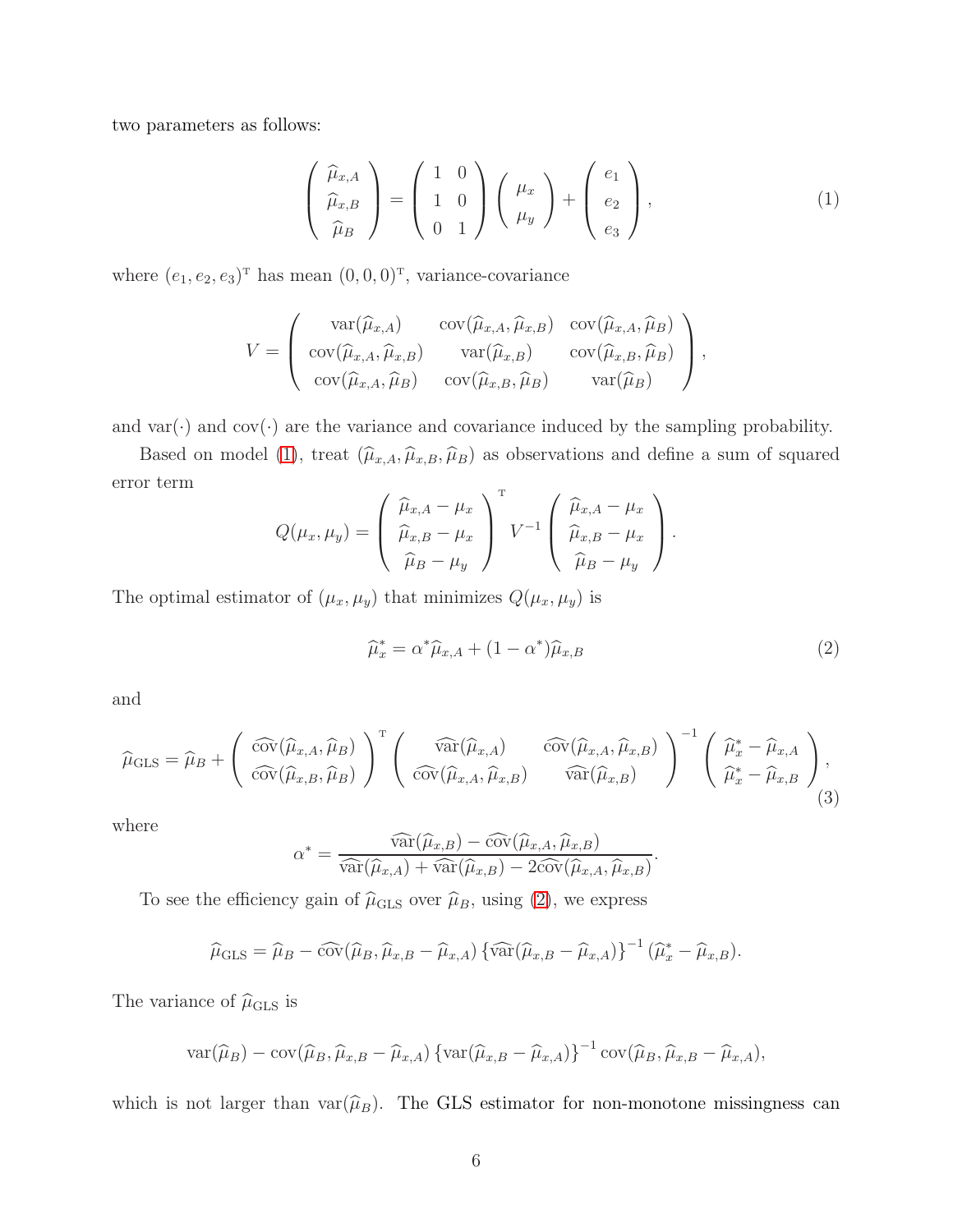be constructed similarly. See [Fuller and Breidt \(1999\)](#page-27-4) for an application in the National Resource Inventory.

#### 2.2.2 Micro approach: mass imputation

Mass imputation (also called synthetic data imputation) is a technique of creating imputed values for items not observed in the current survey by incorporating information from other surveys. [Breidt et al. \(1996\)](#page-25-2) discussed mass imputation for two-phase sampling. [Rivers](#page-30-2) [\(2007\)](#page-30-2) proposed a mass imputation approach using nearest neighbor imputation but the theory is not fully developed. [Schenker and Raghunathan](#page-30-3) [\(2007\)](#page-30-3) reported several applications of synthetic data imputation, using a model-based method to estimate totals and other parameters associated with variables not observed in a larger survey but observed in a much smaller survey. [Legg and Fuller](#page-28-0) [\(2009\)](#page-28-0) and [Kim and Rao \(2012](#page-28-1)) developed synthetic imputation approaches to combining two surveys. [Chipperfield et](#page-26-2) al. [\(2012\)](#page-26-2) discussed composite estimation when one of the surveys is mass imputed. [Bethlehem \(2016](#page-25-3)) discussed practical issues in sample matching for mass imputation.

The primary goal is to create a single synthetic dataset of proxy values  $\hat{y}_i$  for the unobserved  $y_i$  in sample B and then use the proxy data together with the associated design weights of sample A to produce projection estimators of the population mean  $\mu_y$ . This is particularly useful when sample  $B$  is a large scale survey and item  $Y$  is very expensive to measure. The proxy values  $\hat{y}_i$  are generated by first fitting a working model relating Y to X,  $E(Y | X) = m(X; \beta_0)$  based on the data  $\{(x_i, y_i) : i \in A\}$  from sample A. Then the synthetic values of Y can be created by  $\hat{y}_i = m(x_i; \beta)$  for  $i \in B$ . Thus, sample A is used as a training sample for predicting  $Y$  in sample B. The mass imputation estimator of  $\mu_y$  is  $\hat{\mu}_I = N^{-1} \sum_{i \in B} d_{B,i} \hat{y}_i$ . [Kim and Rao \(2012](#page-28-1)) showed that  $\hat{\mu}_I$  is asymptotically design-unbiased if  $\hat{\beta}$  satisfies

<span id="page-6-0"></span>
$$
\sum_{i \in A} d_{A,i} \{ y_i - m(x_i; \hat{\beta}) \} = 0.
$$
 (4)

With  $(4)$ ,

$$
\widehat{\mu}_{I} = N^{-1} \sum_{i \in B} d_{B,i} \widehat{y}_{i} + N^{-1} \sum_{i \in A} d_{A,i} (y_{i} - \widehat{y}_{i})
$$
\n
$$
= N^{-1} \sum_{i \in B} d_{B,i} m(x_{i}; \beta_{0}) + N^{-1} \sum_{i \in A} d_{A,i} \{y_{i} - m(x_{i}; \beta_{0})\} = \widehat{P}_{B} + \widehat{Q}_{A},
$$

and

$$
\text{var}(\widehat{\mu}_I) = \text{var}(\widehat{P}_B) + \text{var}(\widehat{Q}_A).
$$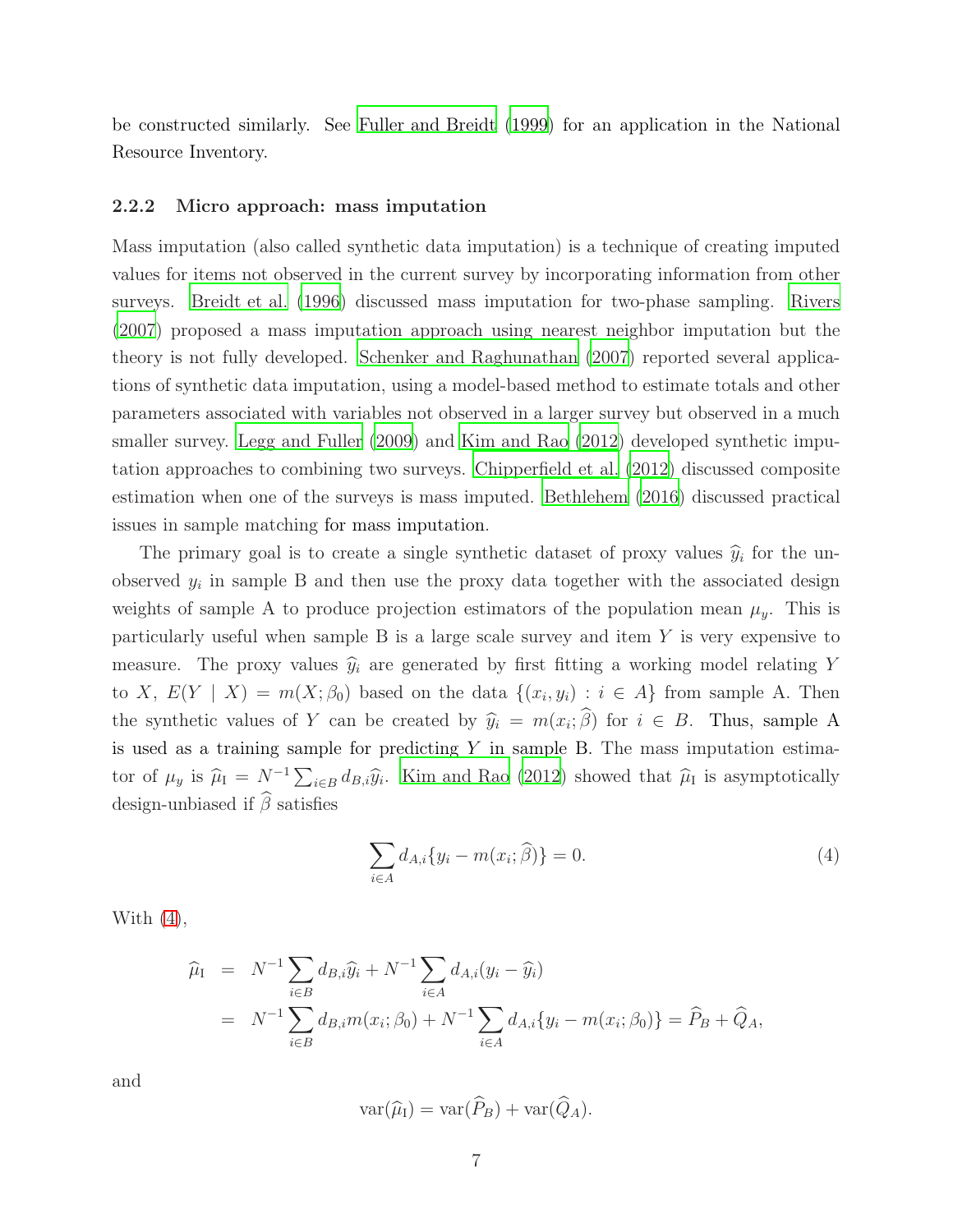The asymptotic unbiasedness holds regardless of whether the regression model is true or not. However, a good regression model will reduce the variance of  $\hat{\mu}_{I}$ . For variance estimation, either linearization or replication-based sampling [\(Kim and Rao](#page-28-1); [2012\)](#page-28-1) can be used.

#### 2.3 Mass imputation with non-monotone missingness

For non-monotone missingness, the mass imputation method of [Kim and Rao \(2012](#page-28-1)) is not directly applicable as the sample with partial observations may contain additional information for parameter estimation. Often, one can consider a joint model of all variables and use the EM algorithm to estimate the model parameters. The joint model deduces the conditional distribution of the missing variables given the observed values for imputation.

For illustration, consider the non-monotone missingness I structure in Table [1.](#page-4-0) The goal is to develop mass imputation for both  $Y_2$  in sample B and  $Y_1$  in sample C. It is attempting to specify the conditional distribution of  $Y_2$  given  $(X, Y_1)$  to impute  $Y_2$  in sample B and the conditional distribution of  $Y_1$  given  $(X, Y_2)$  to impute  $Y_1$  in sample C. However, this approach may result in model incompatiability. That is, there does not exist a joint model of  $(Y_1, Y_2)$  given X that leads to the corresponding conditional distributions. To avoid model incompatibility, we use a joint model for  $(Y_1, Y_2)$  given X for prediction though specifying the sequential conditional distribution

$$
f(Y_1, Y_2 | X; \theta) = f_1(Y_1 | X; \theta_1) f_2(Y_2 | X, Y_1; \theta_2),
$$
\n(5)

where  $\theta = (\theta_1^T, \theta_2^T)^T$ ,  $\theta_1$  and  $\theta_2$  are unknown parameters.

For parameter estimation, it suffices to use observations in sample A; however, this approach ignores the partial information in sample B and sample C and therefore is not efficient. Let the joint set of sampling indexes be  $S = A \cup B \cup C$ . Assuming no overlap between the samples, we define

$$
\pi_{S,i} = P(i \in S \mid i \in \mathcal{U}) = \begin{cases} \pi_{A,i} & \text{if } i \in A \\ \pi_{B,i} & \text{if } i \in B \\ \pi_{C,i} & \text{if } i \in C \end{cases}
$$

and let  $d_i$  be the design weight for unit  $i \in S$  without specifying which sample it belongs to. That is,  $d_i = d_{A,i}$  if  $i \in A$ . To incorporate all available information, the EM algorithm can be used as follows.

**[E-step]** Let  $\theta^{(t)}$  be the parameter estimate at iteration t. Compute the conditional expec-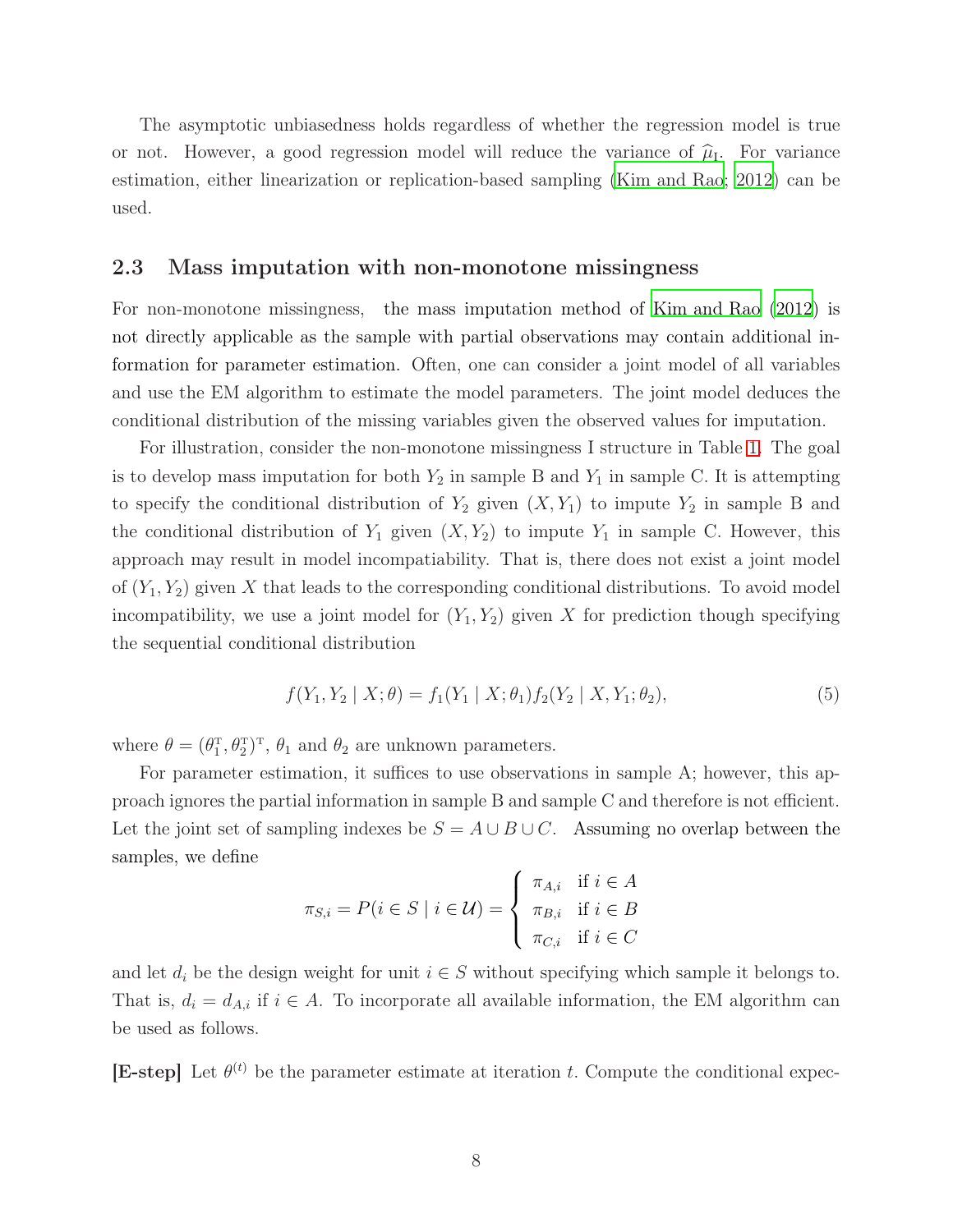tation of the pseudo log-likelihood functions:

$$
Q_1(\theta_1 | \theta^{(t)}) = \sum_{i \in S} d_i E \{ \log f_1(y_{1i} | x_i; \theta_1) | x_i, y_{i,obs}; \theta^{(t)} \}
$$
  

$$
Q_2(\theta_2 | \theta^{(t)}) = \sum_{i \in S} d_i E \{ \log f_2(y_{2i} | x_i, y_{1i}; \theta_2) | x_i, y_{i,obs}; \theta^{(t)} \}
$$

where  $y_{i,obs}$  is the observed part of  $(y_{1i}, y_{2i})$ .

[M-step] Update the parameter  $\theta$  by maximizing  $Q_1(\theta_1 | \theta^{(t)})$  and  $Q_2(\theta_2 | \theta^{(t)})$  with respect to  $\theta_1$  and  $\theta_2$ .

The E-step and M-step can be iteratively computed until convergence, leading to the pseudo maximum likelihood estimator  $\theta$ .

Given  $\widehat{\theta}$ , mass imputation can be done for both  $Y_2$  in sample B and  $Y_1$  in sample C. The imputation model for  $Y_2$  in sample B is  $f_2(Y_2 | X, Y_1; \hat{\theta}_2)$ . Also, the imputation model for  $Y_1$ in sample C is

<span id="page-8-0"></span>
$$
f(Y_1 | X, Y_2; \hat{\theta}) = \frac{f_1(Y_1 | X; \hat{\theta}_1) f_2(Y_2 | X, Y_1; \hat{\theta}_2)}{\int f_1(Y_1 | X; \hat{\theta}_1) f_2(Y_2 | X, Y_1; \hat{\theta}_2) dY_1}.
$$
(6)

To generate imputed values from [\(6\)](#page-8-0), one may use Markov Chain Monte Carlo methods or the parametric fractional imputation of [Kim \(2011\)](#page-28-2).

We now consider the non-monotone missingness II structure in Table [1.](#page-4-0) Sample A and sample B are probability samples were selected from the same finite population. In sample A, observe  $(X, Y_1)$  and in sample B, observe  $(X, Y_2)$ . The question of interest is the associational relationship of  $Y_1$  and  $(X, Y_2)$ . If  $(X, Y_1, Y_2)$  were jointly observed, one can fit a simple regression model of  $Y_2$  on  $(X, Y_2)$ . However, based on the available data,  $Y_1$  and  $Y_2$  not available simultaneously.

This problem fits into the statistical matching framework [\(D'Orazio et al.; 2006\)](#page-27-5). In statistical matching, the goal is to create  $Y_1$  for each unit in sample B by finding a "statistical" twin" from the sample A. Typically, one assumes the conditional independence assumption that  $Y_1$  and  $Y_2$  are conditionally independent given  $X$ , or equivalently,

<span id="page-8-1"></span>
$$
f(Y_1 | X, Y_2) = f(Y_1 | X).
$$
\n(7)

Then, the "statistical twin" is solely determined by "how close" they are in terms of  $X$ 's. However, in a regression model of  $Y_1$  on  $(X, Y_2)$ ,  $(7)$  sets the regression coefficient associated with Y<sup>2</sup> to be zero *a priori*, which is contrary to the study question of interest.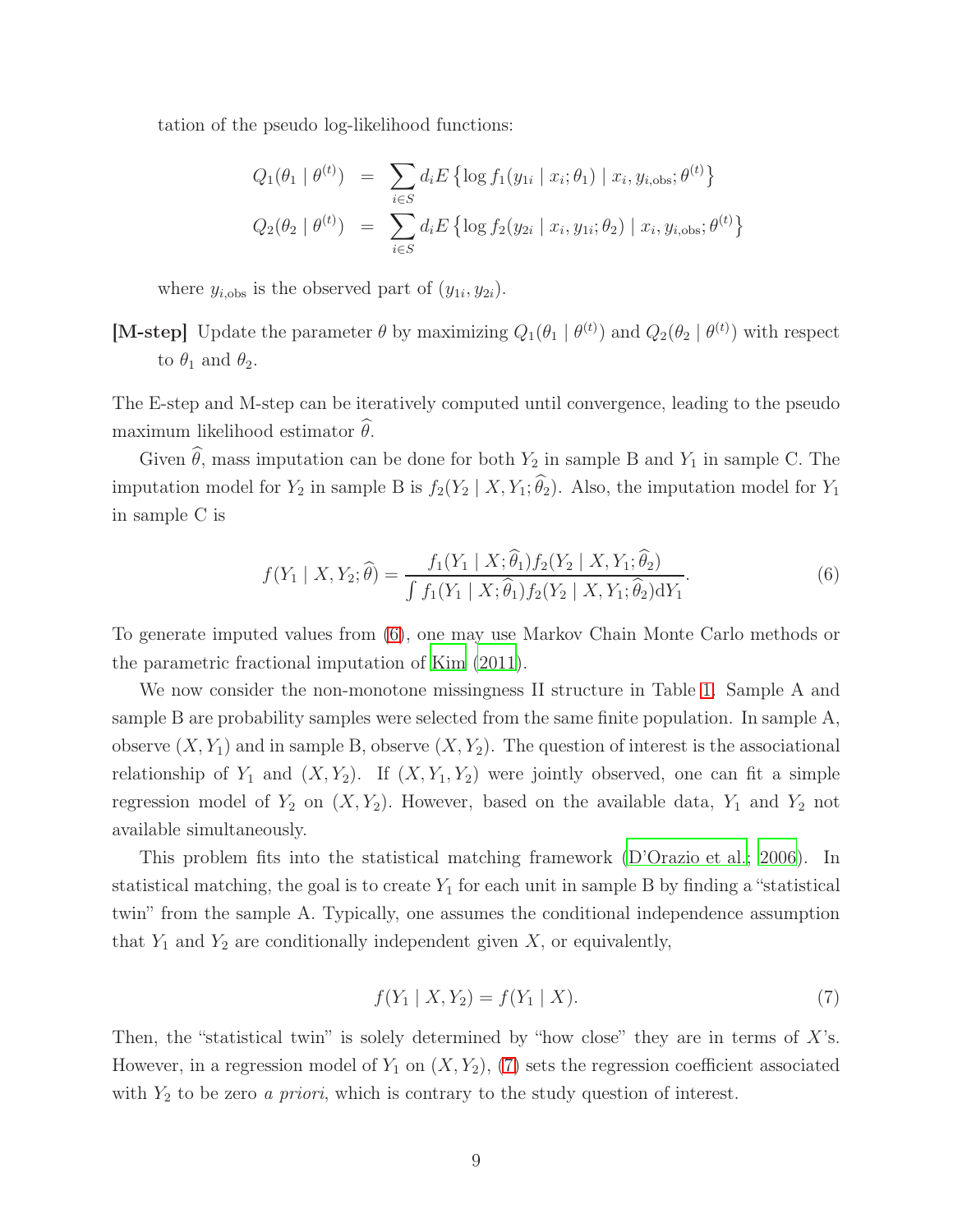For a joint modeling of  $(X, Y_1, Y_2)$  without assuming [\(7\)](#page-8-1), identification is an important issue. Consider the following joint model of  $(Y_1, Y_2)$  given X,

<span id="page-9-0"></span>
$$
Y_1 = \alpha_0 + \alpha_1 X + e_1,\tag{8}
$$

$$
Y_2 = \beta_0 + \beta_1 X + \beta_2 Y_1 + e_2, \tag{9}
$$

where  $cov(e_1, e_2) = 0$ . Because  $(X, Y_1)$  is observed in sample A,  $(\alpha_0, \alpha_1)$  is identifiable. Because  $(X, Y_2)$  is observed in sample B,  $f(Y_2 | X)$  is identifiable.

Coupling [\(8\)](#page-9-0) and [\(9\)](#page-9-0) leads to

$$
Y_2 = (\beta_0 + \alpha_0 \beta_2) + (\beta_1 + \alpha_1 \beta_2)X + \beta_2 e_1 + e_2.
$$

Thus, only  $\beta_0 + \alpha_0 \beta_2$  and  $\beta_1 + \alpha_1 \beta_2$  are identifiable and  $(\beta_0, \beta_1, \beta_2)$  is not.

In general, adding non-linear terms in the parametric assumption can help achieve identification. For example, consider adding  $X^2$  in [\(8\)](#page-9-0) such that

<span id="page-9-1"></span>
$$
Y_1 = \alpha_0 + \alpha_1 X + \alpha_2 X^2 + e_1. \tag{10}
$$

Again,  $(\alpha_0, \alpha_1, \alpha_2)$  is identifiable from sample A. Coupling [\(9\)](#page-9-0) and [\(10\)](#page-9-1) leads to

$$
Y_2 = (\beta_0 + \alpha_0 \beta_2) + (\beta_1 + \alpha_1 \beta_2)X + (\alpha_2 \beta_2)X^2 + \beta_2 e_1 + e_2.
$$

Thus,  $\beta_0 + \alpha_0 \beta_2$ ,  $\beta_1 + \alpha_1 \beta_2$  and  $\alpha_2 \beta_2$  are identifiable from sample B. As long as  $\alpha_2 \neq 0$ ,  $(\beta_0, \beta_1, \beta_2)$  is then identifiable. For an identifiable model, parameter estimation can be implemented either using the EM algorithm or GLS.

Other assumptions can be invoked to achieve model identification. [Kim et al. \(2016\)](#page-28-3) used an instrumental variable assumption for model identification and develop fractional imputation methods for statistical matching. [Park et al. \(2016\)](#page-29-3) presented an application of the statistical matching technique using fractional imputation in the context of handling mixed-mode surveys. [Park et al. \(2017\)](#page-29-4) applied the method to combine two surveys with measurement errors.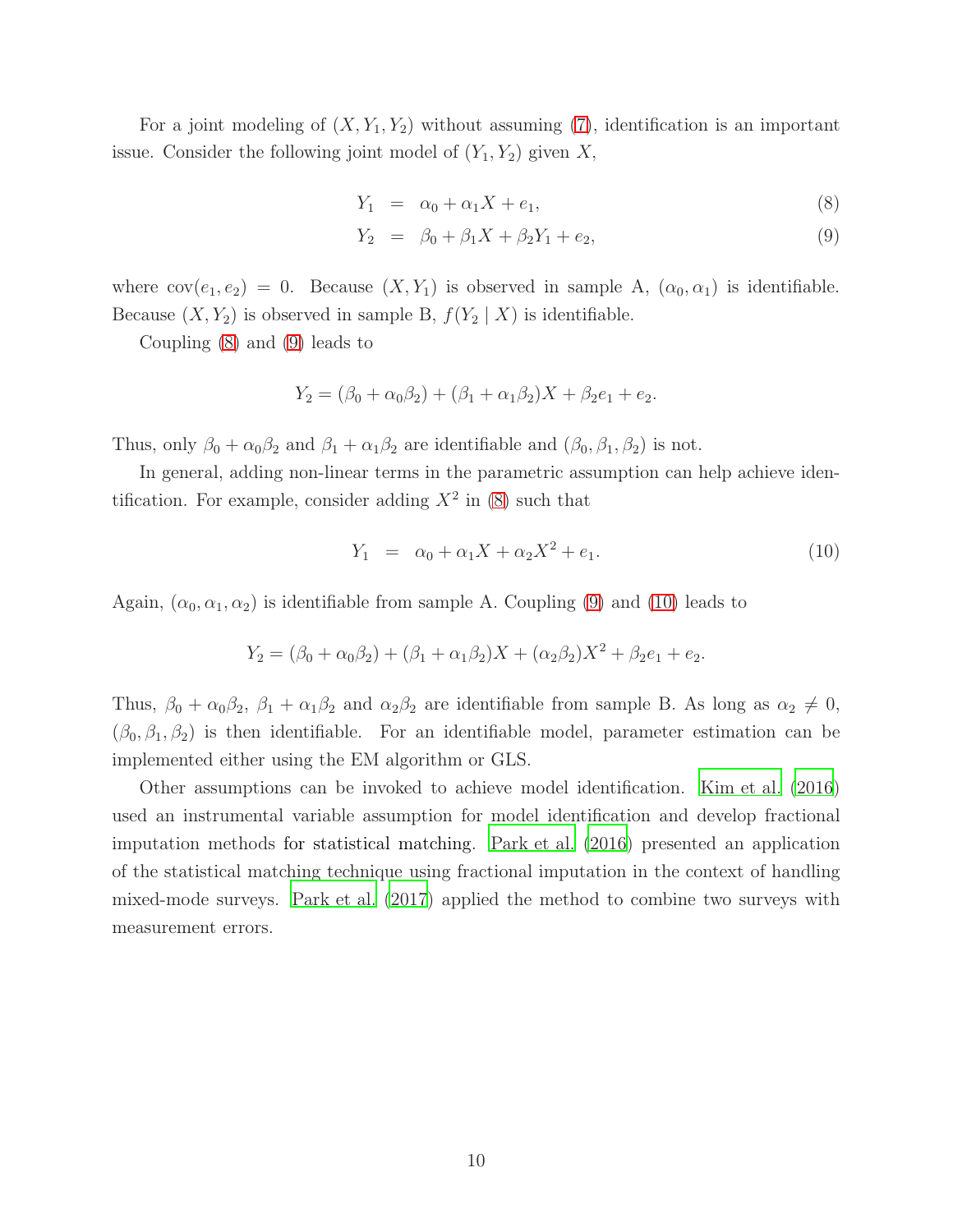## <span id="page-10-0"></span>3 Combining probability and non-probability samples

### 3.1 Combining a probability sample with a non-probability sample

Statistical analysis of non-probability survey samples faces many challenges as documented by [Baker et al. \(2013](#page-25-0)). Non-probability samples have unknown selection/inclusion mechanisms and are typically biased, and they do not represent the target population. A popular framework in dealing with the biased non-probability samples is to assume that auxiliary variable information on the same population is available from an existing probability survey sample. This framework was first used by [Rivers \(2007](#page-30-2)) and followed by a number of other authors including [Vavreck and Rivers](#page-31-2) [\(2008\)](#page-31-2), [Lee and Valliant \(2009a\)](#page-28-4), [Valliant and Dever](#page-31-3) [\(2011a\)](#page-31-3), [Brick \(2015](#page-25-4)), [Elliott and Valliant \(2017\)](#page-27-6) and [Chen, Li and Wu](#page-26-3) [\(2018](#page-26-3)), among others. Combining the up-to-date information from a non-probability sample and auxiliary information from a probability sample can be viewed as data integration, which is an emerging area of research in survey sampling [\(Lohr and Raghunathan; 2017](#page-28-5)).

Data integration for finite population inference is similar to the problem of combining randomized experiments and non-randomized real-world evidence studies for causal inference of treatment effects [\(Keiding and Louis](#page-27-2); [2016](#page-27-2)). In randomized clinical trial, the treatment assignment mechanism is known and therefore treatment effect evaluation based on randomized clinical trial is unconfounded. However, due to restrictive inclusion and exclusion criteria, the trial sample may be narrowly defined and can not represent the real-world patient population. On the other hand, by the real-world data collection mechanism, the real-world evidence study is often representative of the target population. Combining trial and real-world evidence studies can achieve more robust and efficient inference of treatment effect for a target patient population. Table [2](#page-10-1) draws a parallel comparison of data sources between data integration in survey sampling and that in treatment effect evaluation.

|                        | Table 2. Dava mogravion in parto, bamping and Dioblastics.                |                   |          |
|------------------------|---------------------------------------------------------------------------|-------------------|----------|
|                        |                                                                           | Representative of | unbiased |
| Survey sampling        | Treatment effect evaluation the finite population estimation <sup>*</sup> |                   |          |
| Probability sample     | Real world evidence study                                                 |                   |          |
| Non-probability sample | Randomized experiment                                                     |                   |          |
|                        |                                                                           |                   |          |

<span id="page-10-1"></span>Table 2: Data integration in survey sampling and Biostatistics:

∗ In survey sampling, some probability samples may not observe the study variable of interest; for treatment effect evaluation, randomized experiments provide unbiased estimation of treatment effect due to treatment randomization.

Survey statisticians and biostatisticians have provided different methods for combining information from multiple data sources. [Lohr and Raghunathan \(2017](#page-28-5)) and [Rao \(2020](#page-29-5)) provided comprehensive reviews of statistical methods for finite population inference. Existing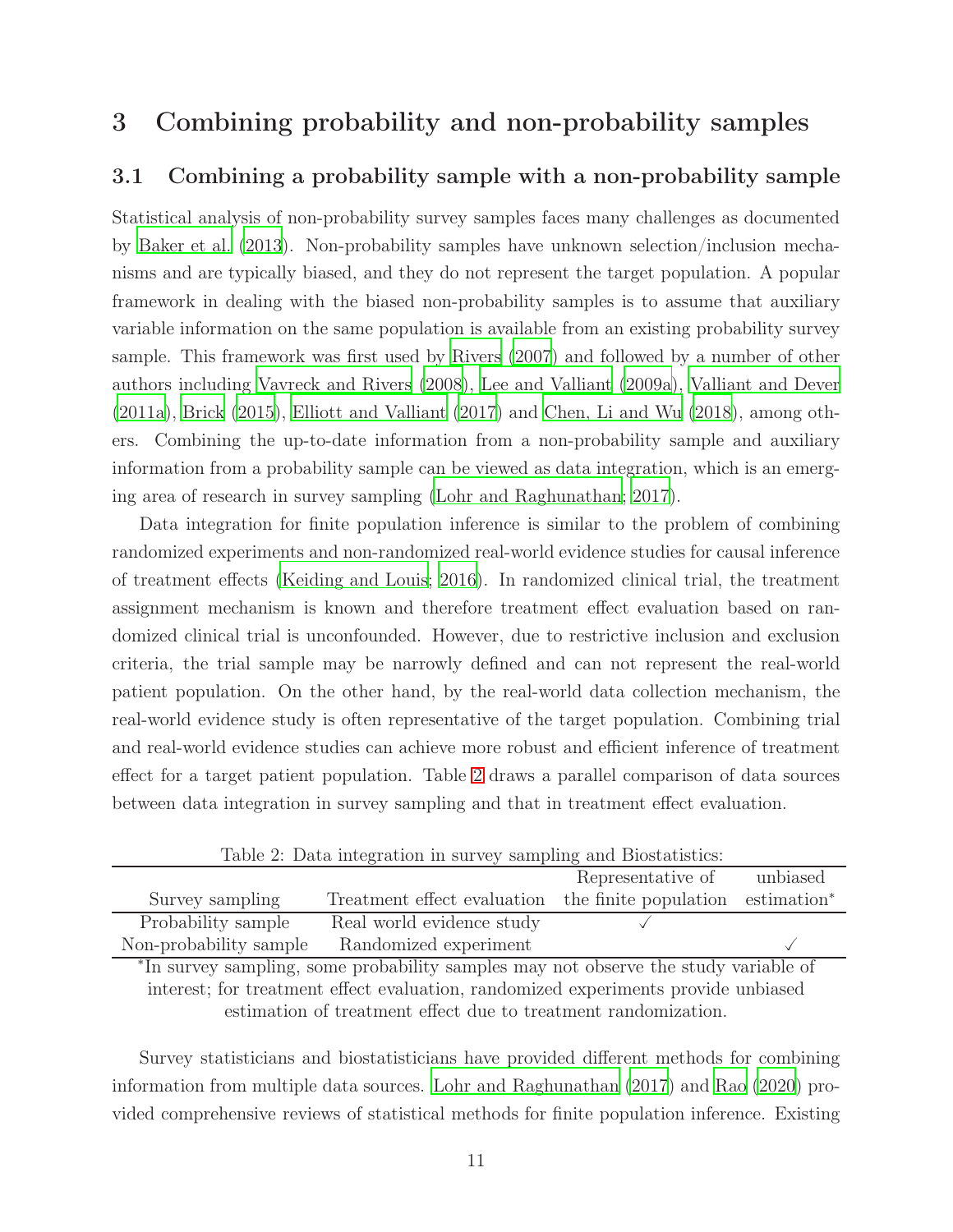methods for data integration of a probability sample and a non-probability sample can be categorized into three types as follows. The first type is the so-called propensity score adjustment [\(Rosenbaum and Rubin](#page-30-4); [1983](#page-30-4)). In this approach, the probability of a unit being selected into the non-probability sample, which is referred to as the propensity or sampling score, is modeled and estimated for all units in the non-probability sample. The subsequent adjustments, such as propensity score weighting or stratification, can then be used to adjust for selection biases; see, e.g., [Lee and Valliant \(2009b](#page-28-6)); [Valliant and Dever \(2011b](#page-31-4)); [Elliott and Valliant \(2017](#page-27-6)) and [Chen, Li and Wu \(2018\)](#page-26-3). [Stuart et al. \(2011](#page-30-5), [2015\)](#page-30-6) and [Buchanan et al. \(2018](#page-25-5)) used propensity score weighting to generalize results from randomized trials to a target population. [O'Muircheartaigh and Hedges \(2014](#page-29-6)) proposed propensity score stratification for analyzing a non-randomized social experiment. One notable disadvantage of the propensity score methods is that they rely on an explicit propensity score model and are biased and highly variable if the model is misspecified [\(Kang and Schafer; 2007](#page-27-7)). The second type uses calibration weighting [\(Deville and Särndal; 1992](#page-26-4); [Kott](#page-28-7); [2006\)](#page-28-7). This technique calibrates auxiliary information in the non-probability sample with that in the probability sample, so that after calibration the weighted distribution of the non-probability sample is similar to that of the target population [\(DiSogra et al.](#page-27-8); [2011](#page-27-8)). The third type is mass imputation, which imputes the missing values for all units in the probability sample. In the usual imputation for missing data analysis, the respondents in the sample constitute a training dataset for developing an imputation model. In the mass imputation, an independent non-probability sample is used as a training dataset, and imputation is applied to all units in the probability sample; see, e.g., [Breidt et al.](#page-25-2) [\(1996\)](#page-25-2); [Rivers \(2007\)](#page-30-2); [Kim and Rao](#page-28-1) [\(2012\)](#page-28-1); [Chipperfield et al. \(2012](#page-26-2)); [Bethlehem \(2016](#page-25-3)); and [Yang and Kim \(2018](#page-31-5)).

### 3.2 Setup and assumptions

Non-probability samples become increasingly popular in survey statistics but may suffer from selection bias that limits the generalizability of results to the target population. We consider integrating a non-probability sample with a carefully designed probability sample which provides the representative covariate information of the target population.

Let  $X \in \mathbb{R}^p$  be a vector of auxiliary variables (including an intercept) that are available from two data sources, and let  $Y \in \mathbb{R}$  be the study variable of interest. We consider combining a probability sample with  $X$ , referred to as sample  $A$ , and a non-probability sample with  $(X, Y)$ , referred to as sample B, to estimate  $\mu_y$  the population mean of Y. We focus on the case when the study variable Y is observed in sample B only, but the other auxiliary variables are commonly observed in both data. Although the big data source has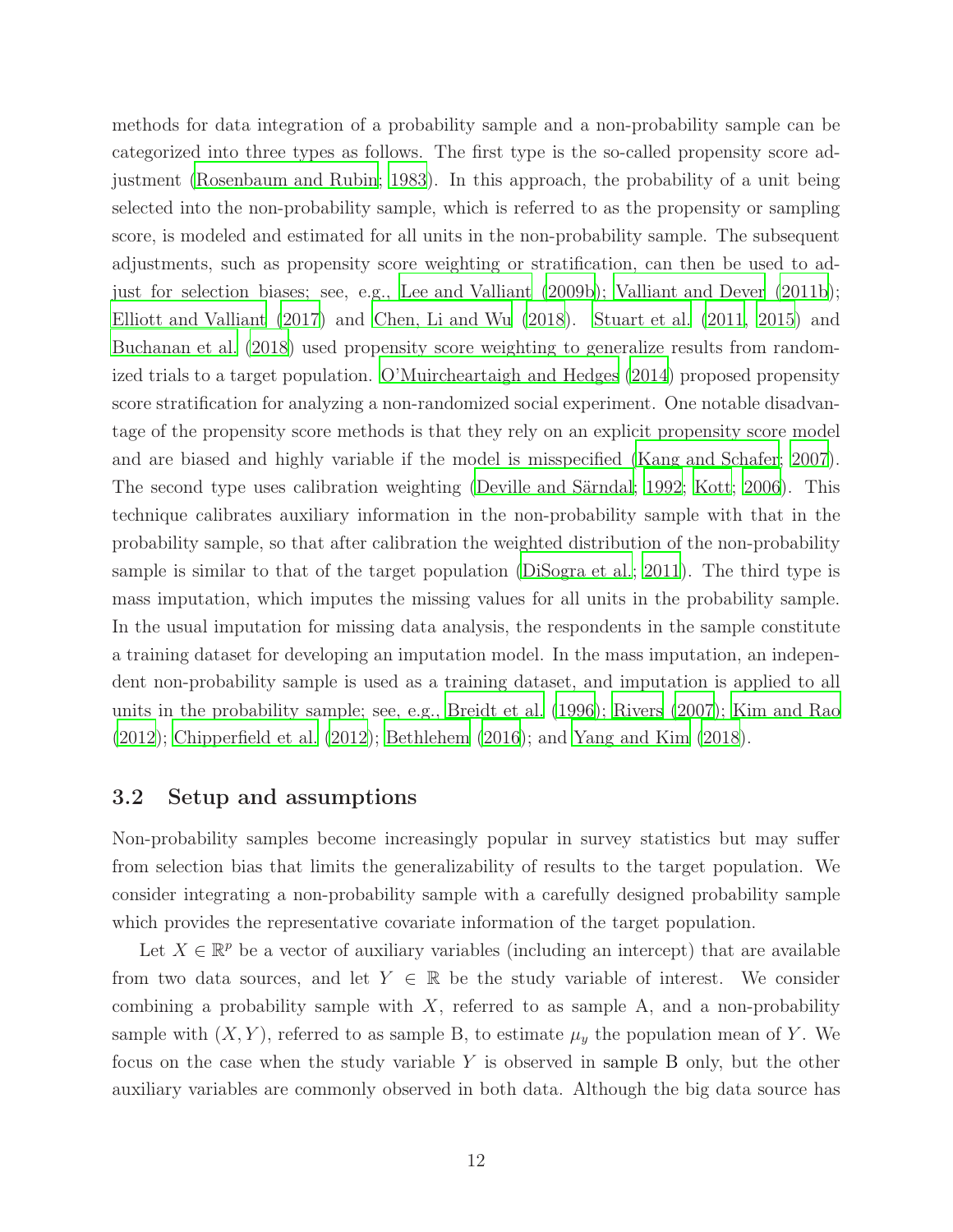a large sample size, the sampling mechanism is often unknown, and we cannot compute the first-order inclusion probability for Horvitz-Thompson estimation. The naive estimators without adjusting for the sampling process are subject to selection biases, as illustrated in Table [3.](#page-12-0) On the other hand, although the probability sample with sampling weights represents the finite population, it does not observe the study variable. The complementary features of probability samples and non-probability samples raise the question of whether it is possible to develop data integration methods that leverage the advantages of both sources.

Table 3: Illustration of the total error from the simple mean estimator of  $Y_N$  based on probability simple random sample and big non-probability sample

<span id="page-12-0"></span>

| Total Error (MSE)                           | $=$ | Variance               | $Bias^2$                    |
|---------------------------------------------|-----|------------------------|-----------------------------|
| Probability sample                          |     | $\{(1-f_A)/n_A\}S_Y^2$ |                             |
| Non-probability sample (Big data)           |     | $\approx$ ()           | $r_B^2\{(1-f_B)/f_B\}S_Y^2$ |
| .<br>$\mathbf{1}$ $\mathbf{1}$ $\mathbf{1}$ |     | ___                    |                             |

 $f_A = n_A/N$  and  $f_B = n_B/N$  are the sampling fractions of sample A and sample B, respectively;  $r_B$  is the correlation between the outcome Y and the inclusion indicator  $I_B$ ;  $S_Y$  is the population variance of Y.

Because the sampling mechanism of a non-probability sample is unknown, the target population quantity is not identifiable in general. Unlike the previous case in Section [2,](#page-2-0) the sampling mechanism of sample B is unknown and therefore  $\mu_y$  is not identifiable in general.

Two datasets were considered from the 2005 Pew Research Centre (PRC) and the 2005 Behavioral Risk Factor Surveillance System (BRFSS). The goal of the PRC study was to evaluate the relationship between individuals and community [\(Chen, Li and Wu](#page-26-3); [2018;](#page-26-3) [Kim et al.;](#page-28-8) [2018\)](#page-28-8). The 2005 PRC data are non-probability sample data provided by eight different vendors, which consist of  $n_B = 9,301$  subjects. [Yang et al. \(2019\)](#page-31-6) focus on two study variables, a continuous  $Y_1$  (days had at least one drink last month) and a binary  $Y_2$  (an indicator of voted local elections). The 2005 BRFSS sample is a probability sample, which consists of  $n_A = 441,456$  subjects with survey weights. This dataset does not have measurements on the study variables of interest; however, it contains a rich set of common covariates with the PRC datase. The covariate distributions from the PRC sample and the BRFSS sample are considerably different, e.g., age, education (high school or less), financial status (no money to see doctors, own house), retirement rate, and health (smoking). Therefore, the PRC dataset is not representative of the target population, and the naive analyses of the study variables are subject to selection biases.

<span id="page-12-1"></span>Let  $f(Y | X)$  be the conditional distribution of Y given X in the superpopulation model  $\zeta$  that generates the finite population. We make the following assumption.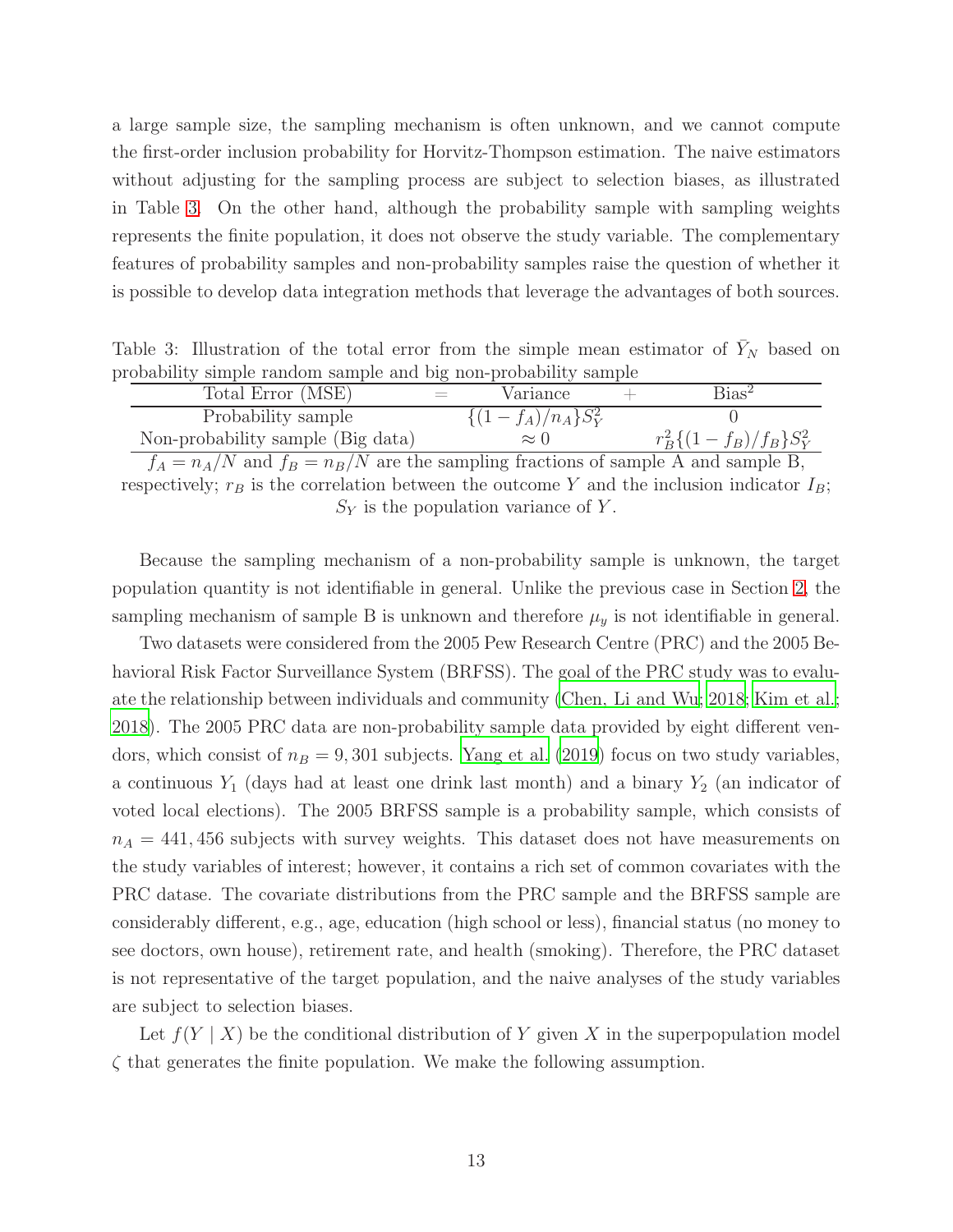Assumption 1 *(i)* The sampling indicator  $I_B$  of sample B and the study variable Y is *independent given* X; *i.e.*  $P(I_B = 1 | X, Y) = P(I_B = 1 | X)$ *, referred to as the sampling score*  $\pi_B(X)$ *; and (ii)*  $\pi_B(X) > 0$  *for all* X*.* 

Assumption [1](#page-12-1) (i) and (ii) constitute the strong ignorability condition [\(Rosenbaum and Rubin;](#page-30-4) [1983\)](#page-30-4). This assumption holds if the set of covariates contains all predictors for the outcome that affect the possibility of being selected in sample B. This setup has previously been used by several authors; see, e.g., [Rivers \(2007\)](#page-30-2) and [Vavreck and](#page-31-2) Rivers [\(2008](#page-31-2)). Assumption [1](#page-12-1) (i) states the ignorability of the selection mechanism to sample B conditional upon the co-variates. Under Assumption [1](#page-12-1) (i),  $E(Y | X) = E(Y | X, I_B = 1)$ , denoted by  $m(X)$ , can be estimated based on sample B. Assumption [1](#page-12-1) (ii) implies that the support of in sample B is the same as that in the finite population. Assumption [1](#page-12-1) (ii) does not hold if certain units would never be included in the non-probability sample. The plausibility of this assumption can be easily checked by comparing the marginal distributions of the auxiliary variables in sample B with those in sample A.

Under the sampling ignorability assumption, there are two main approaches: i) the weighting approach by constructing weights for sample B to improve the representativeness of sample B; ii) the imputation approach by creating mass imputation for sample A using the observations in sample B. There is considerable interest in bridging the findings from a randomized clinical trial to the target population. This problem has been termed as generalizability [\(Cole and Stuart; 2010;](#page-26-5) [Stuart et al.; 2011](#page-30-5); [Hernan and VanderWeele](#page-27-9); [2011;](#page-27-9) [Tipton](#page-31-7); [2013;](#page-31-7) [O'Muircheartaigh and Hedges](#page-29-6); [2014;](#page-29-6) [Stuart et](#page-30-6) al.; [2015;](#page-30-6) [Keiding and Louis;](#page-27-2) [2016;](#page-27-2) [Buchanan et al.](#page-25-5); [2018](#page-25-5)), external validity [\(Rothwell](#page-30-7); [2005](#page-30-7)) or transportability [\(Pearl and Bareinboim](#page-29-7); [2011;](#page-29-7) [Rudolph and van der Laan](#page-30-8); [2017\)](#page-30-8) in the statistics literature and has connections to the covariate shift problem in machine learning [\(Sugiyama and Kawanabe](#page-30-9); [2012](#page-30-9)).

### 3.3 Propensity score weighting

Under Assumption (i) and (ii), we can build a model for  $\pi_B(X) = P(I_B = 1 | X)$  and use it to adjust for the selection bias in sample B. In practice, the propensity score function  $\pi_B(X)$ is unknown and needs to be estimated from the data. Let  $\pi_B(X; \alpha)$  be the posited models for  $\pi_B(X)$ , where  $\alpha$  is the unknown parameter. Several authors have proposed different estimation strategies. For example,  $\hat{\alpha}$  can be obtained by a weighted regression of  $I_{B,i}$  on  $x_i$ combining sample A and sample B  $(I_{B,i} = 0$  for  $i \in A$  and  $I_{B,i} = 1$  for  $i \in B$ ), weighted by the design weights from sample A, which is valid if the size of sample B is relatively small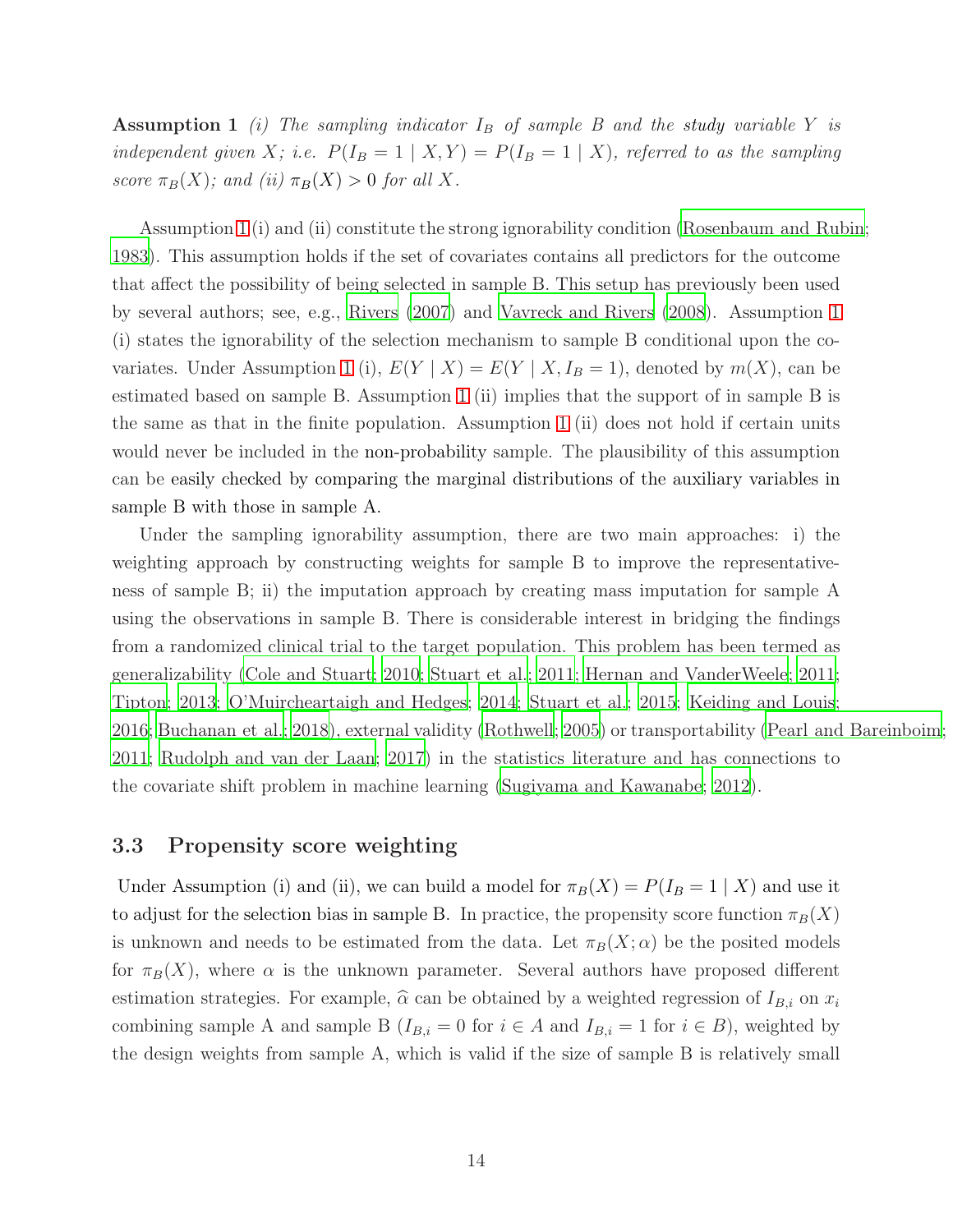[\(Valliant and Dever; 2011b\)](#page-31-4). [Chen, Li and Wu \(2018\)](#page-26-3) proposed estimating  $\alpha$  by solving

<span id="page-14-0"></span>
$$
\widehat{S}_1(\alpha) = \sum_{i \in B} x_i - \sum_{i \in A} d_{A,i} \pi_B(x_i; \alpha) x_i = 0,
$$
\n(11)

which is a sample version of the population estimating equation  $S(\alpha) = \sum_{i \in U} \{I_{B,i} - \pi(x_i; \alpha)\}\, x_i =$ 0. Instead of using [\(11\)](#page-14-0), one can also use

$$
\widehat{S}_2(\alpha) = \sum_{i \in B} \frac{1}{\pi_B(x_i; \alpha)} x_i - \sum_{i \in A} d_{A,i} x_i = 0,
$$

which is closely related to the calibration weighting approach for nonresponse adjustment.

Given  $\hat{\alpha}$ , the inverse probability of sampling weighting estimator of  $\mu_y$  is

$$
\widehat{\mu}_{IPW} = \widehat{\mu}_{IPW}(\widehat{\alpha}) = N^{-1} \sum_{i=1}^{N} \frac{I_{B,i}}{\pi_B(x_i; \widehat{\alpha})} y_i.
$$
\n(12)

Variance estimation of  $\hat{\mu}_{IPW}$  can be obtained by the standard M-estimation theory.

One of the notable disadvantages of the propensity score methods is that they rely on an explicit propensity score model and are biased if the model is mis-specified [\(Kang and Schafer](#page-27-7); [2007\)](#page-27-7). Moreover, if the estimated propensity score is close to zero,  $\hat{\mu}_{IPW}$  will be highly unstable.

### 3.4 Calibration weighting

The second weighting strategy is calibration weighting, or bench marking weighting [\(Deville and Särndal](#page-26-4); [1992;](#page-26-4) [Kott; 2006\)](#page-28-7). This technique can be used to calibrate auxiliary information in the non-probability sample with that in the probability sample, so that after calibration the non-probability sample is similar to the target population [\(DiSogra et al.; 2011](#page-27-8)).

Instead of estimating the propensity score model and inverting the propensity score to correct for the selection bias of the non-probability sample, the calibration strategy estimates the weights directly. Toward this end, we assign a weight  $\omega_{B,i}$  to each unit i in the sample B so that

<span id="page-14-1"></span>
$$
\sum_{i \in B} \omega_{B,i} x_i = \sum_{i \in A} d_{A,i} x_i.
$$
\n(13)

where  $\sum_{i\in A} d_{A,i}x_i$  is a design-weighted estimate of the population total of X from the probability sample. Constraint [\(13\)](#page-14-1) is referred to as the covariate balancing constraint [\(Imai and Ratkovic](#page-27-10); [2014\)](#page-27-10), and weights  $\mathcal{Q}_B = {\{\omega_{B,i} : i \in B\}}$  are the calibration weights. The balancing constraint calibrates the covariate distribution of the non-probability sample to the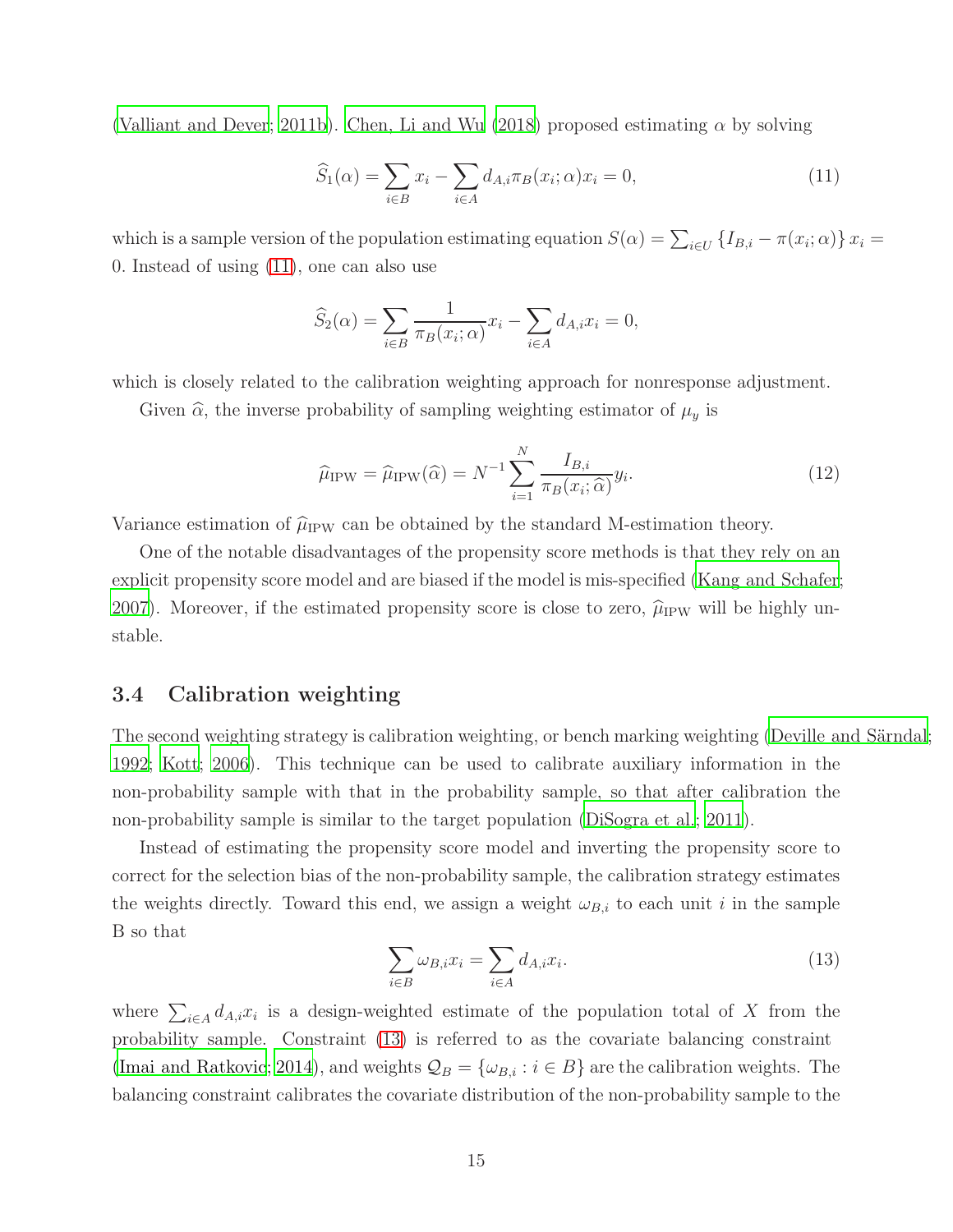target population in terms of X. Instead of calibrating each  $X$ , one can calibrate model-based calibration [\(McConville et al.](#page-28-9); [2017;](#page-28-9) [Chen, Valliant and Elliott](#page-26-6); [2018;](#page-26-6) [Chen et al.](#page-26-7); [2019](#page-26-7)). In this approach, one can posit a parametric model for  $E(Y \mid X) = m(X;\beta)$  and estimate the unknown parameter  $\beta$  based on sample B. The model-based calibration specifies the constraints for  $\mathcal{Q}_B$  as

<span id="page-15-0"></span>
$$
\sum_{i \in B} \omega_{B,i} m(x_i; \hat{\beta}) = \sum_{i \in A} d_{A,i} m(x_i; \hat{\beta}) \tag{14}
$$

We estimate  $\mathcal{Q}_B$  by solving the following optimization problem:

<span id="page-15-1"></span>
$$
\min_{\mathcal{Q}_B} \left\{ L(\mathcal{Q}_B) = \sum_{i \in B} \omega_{B,i} \log \omega_{B,i} \right\},\tag{15}
$$

subject to  $\omega_{B,i} \geq 0$ , for all  $i \in B$ ;  $\sum_{i \in B} \omega_{B,i} = N$ , and the balancing constraint [\(13\)](#page-14-1) or [\(14\)](#page-15-0).

The objective function in [\(15\)](#page-15-1) is the entropy of the calibration weights; thus, minimizing this criteria ensures that the empirical distribution of calibration weights are not too far away from the uniform, such that it minimizes the variability due to heterogeneous weights. This optimization problem can be solved using convex optimization with Lagrange multiplier. Other objective functions, such as  $L(Q_B) = \sum_{i \in B} \omega_{B,i}^2$ , can also be considered. This optimization problem can be solved using convex optimization with Lagrange multiplier. By introducing Lagrange multiplier  $\lambda$ , the objective function becomes

<span id="page-15-2"></span>
$$
L(\lambda, \mathcal{Q}_B) = \sum_{i \in B} \omega_{B,i} \log \omega_{B,i} - \lambda^{\top} \left\{ \sum_{i \in B} \omega_{B,i} x_i - \sum_{i \in A} d_{A,i} x_i \right\}.
$$
 (16)

Thus by minimizing [\(16\)](#page-15-2), the estimated weights are

$$
\omega_{B,i} = \omega_B(x_i; \widehat{\lambda}) = \frac{N \exp\left(\widehat{\lambda}^\top x_i\right)}{\sum_{i \in B} \exp\left(\widehat{\lambda}^\top x_i\right)},
$$

and  $\widehat{\lambda}$  solves the equation

<span id="page-15-3"></span>
$$
U(\lambda) = \sum_{i \in B} \exp\left(\lambda^{\top} x_i\right) \left\{ x_i - \frac{1}{N} \sum_{i \in A} d_{A,i} x_i \right\} = 0,
$$
\n(17)

which is the dual problem to the optimization problem [\(15\)](#page-15-1).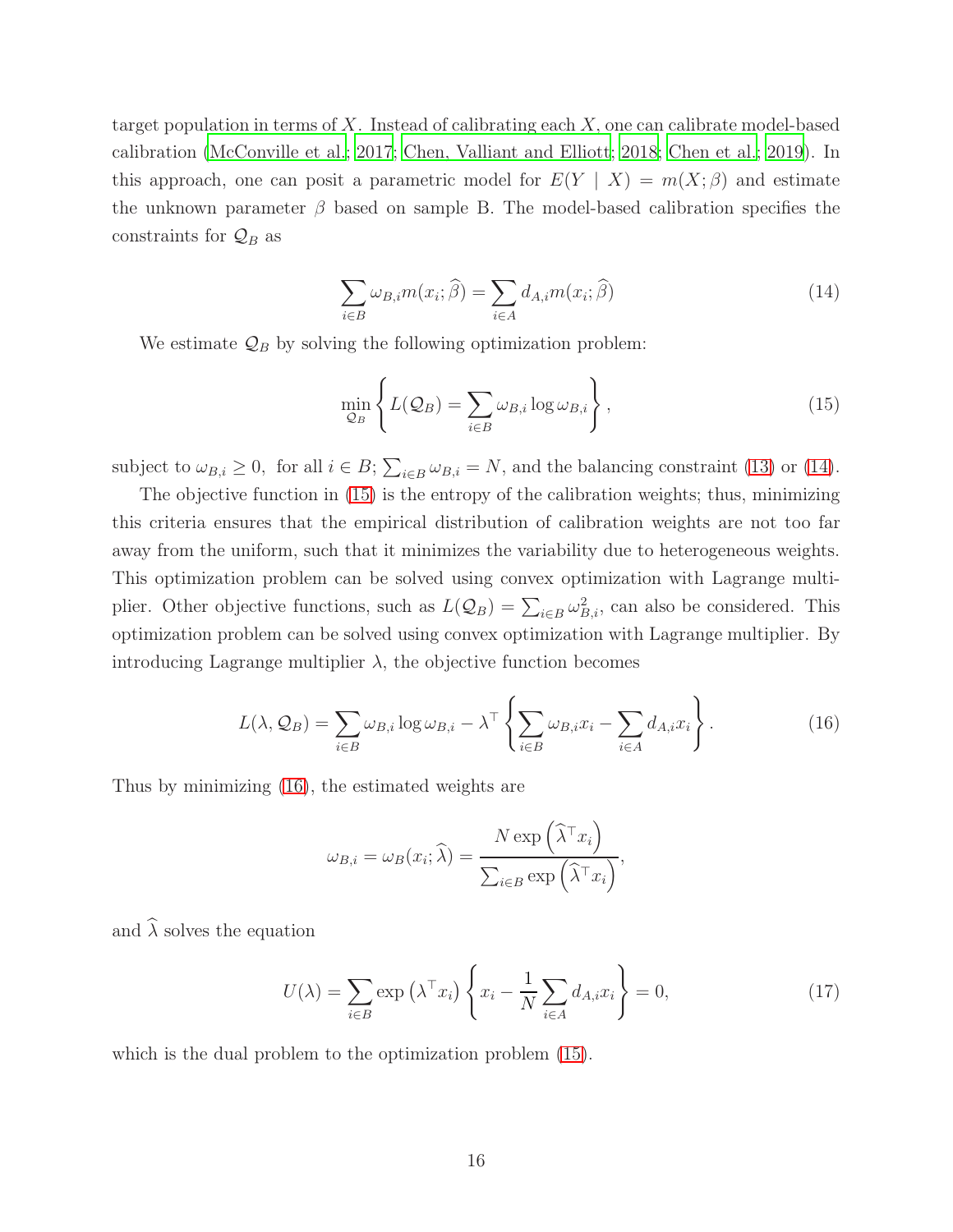The calibration weighting estimator is

$$
\widehat{\mu}_{\text{cal}} = \frac{1}{N} \sum_{i=1}^{N} \omega_{B,i} I_{B,i} y_i.
$$
\n(18)

Variance estimation of  $\hat{\mu}_{cal}$  can be obtained by the standard M-estimation theory by treating  $\lambda$  as the nuisance parameter and [\(17\)](#page-15-3) as the corresponding estimating equation.

The justification for  $\hat{\mu}_{\text{cal}}$  subject to constraint [\(13\)](#page-14-1) relies on the linearity of the outcome model, i.e.,  $m(X) = X^T \beta^*$  for some  $\beta^*$ , or the linearity of the inverse probability of sampling weight, i.e.,  $\{\pi_B(X)\}^{-1} = X^{\mathrm{T}} \alpha^*$  for some  $\alpha^*$  [\(Fuller](#page-27-0); [2009](#page-27-0); Theorem 5.1). The linearity conditions are unlikely to hold for non-continuous variables. In these cases,  $\hat{\mu}_{cal}$  may be biased. The justification for  $\hat{\mu}_{cal}$  subject to constraint [\(14\)](#page-15-0) relies on a correct specification of  $m(X; \beta)$  in the data integration problem.

[Chan et al. \(2016\)](#page-26-8) generalize this idea further to develop a general calibration weighting method that satisfies the covariance balancing property with increasing dimensions of the control variables  $m(x)$ . [Zhao \(2019\)](#page-32-2) developed a unified approach of covariate balancing PS method using Tailored loss functions. The regularization techniques using penalty terms into the loss function can be naturally incorporated into the framework and machine learning methods, such as boosting, can be used. The covariate balancing condition, or calibration condition, in [\(13\)](#page-14-1), can be relaxed. [Zubizarreta \(2015](#page-32-3)) relaxed the exact balancing constraints to some tolerance level. [Wong et al. \(2019\)](#page-31-8) used the theory of reproducing Kernel Hilbert space to develop an uniform approximate balance for covariate functions.

#### 3.5 Mass imputation approach

The third type is mass imputation, where the imputed values are created for the whole elements in the probability sample. In the usual imputation for missing data analysis, the respondents in the sample provide a training dataset for developing an imputation model. In the mass imputation, an independent big data sample is used as a training dataset, and imputation is applied to all units in the probability sample. While the mass imputation idea for incorporating information from big data is very natural, the literature on mass imputation itself is very sparse.

In a parametric approach, let  $m(X; \beta)$  be the posited model for  $m(X)$ , where  $\beta \in \mathcal{R}^p$  is the unknown parameter. Under Assumption [1,](#page-12-1)  $\widehat{\beta}$  can be obtained by fitting the model to sample B. We assume that  $\widehat{\beta}$  is the unique solution to

$$
\widehat{U}(\beta) = \sum_{i \in B} \{y_i - m(x_i; \beta)\} h(x_i; \beta) = 0
$$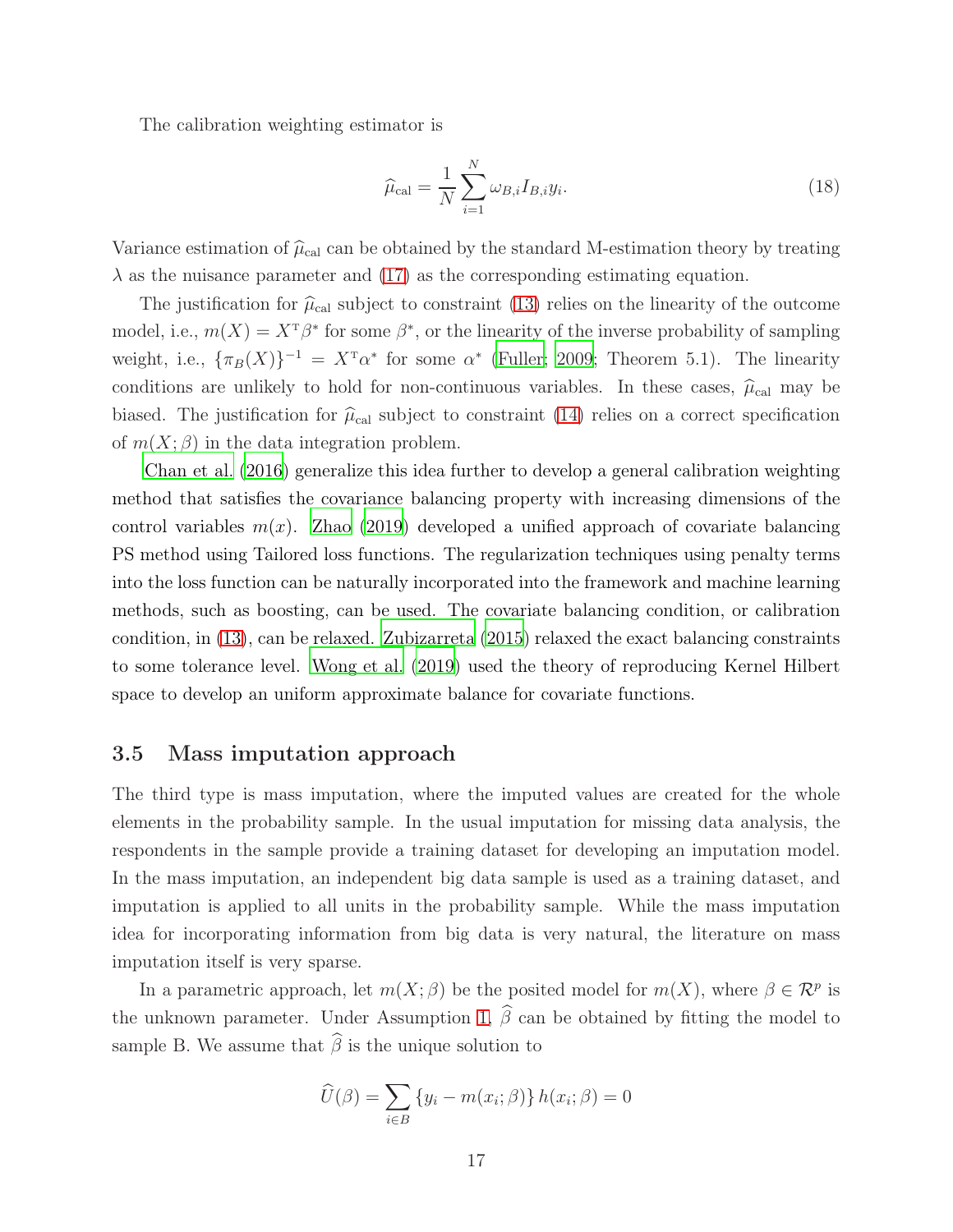for some *p*-dimensional vector  $h(x_i; \beta)$ . Thus, we use the observations in sample B to obtain  $\beta$  and use it to construct  $\widehat{y}_i = m(x_i; \beta)$  for all  $i \in A$ .

Under some regularity conditions, the mass imputation estimator

$$
\widehat{\mu}_I = \widehat{\mu}_I(\widehat{\beta}) = N^{-1} \sum_{i \in A} d_{A,i} m(x_i; \widehat{\beta})
$$

satisfies  $\widehat{\mu}_{\text{I}} = \widehat{\mu}_{\text{I}}(\beta_0) + o_P (n_B^{-1/2})$  $\binom{-1/2}{B}$  where

$$
\widehat{\mu}_{I}(\beta) = N^{-1} \sum_{i \in A} d_{A,i} m(x_i; \beta) + n_B^{-1} \sum_{i \in B} \{y_i - m(x_i; \beta)\} h(x_i; \beta)^{\mathrm{T}} c^*,
$$
\n
$$
c^* = \left\{ n_B^{-1} \sum_{i \in B} \dot{m}(x_i; \beta_0) h^{\mathrm{T}}(x_i; \beta_0) \right\}^{-1} \left\{ N^{-1} \sum_{i=1}^N \dot{m}(x_i; \beta_0) \right\},
$$

where  $\beta_0$  is the true value of  $\beta$  and  $\dot{m}(x;\beta) = \partial m(x;\beta)/\partial \beta$ .

Also,

$$
E\{\widehat{\mu}_I(\beta_0)-\mu_y\}=0,
$$

and

$$
\text{var}\left\{\widehat{\mu}_{I}(\beta_{0})-\mu_{y}\right\}=\text{var}\left\{N^{-1}\sum_{i\in A}d_{A,i}m(x_{i};\beta_{0})-N^{-1}\sum_{i\in U}m(x_{i};\beta_{0})\right\}
$$

$$
+E\left[n_{B}^{-2}\sum_{i\in B}E\left(e_{i}^{2} \mid x_{i}\right)\left\{h(x_{i};\beta_{0})^{T}c^{*}\right\}^{2}\right],
$$

where  $e_i = y_i - m(x_i; \beta_0)$ . The justification for  $\hat{\mu}_I$  relies on a correct specification of  $m(X; \beta)$ and the consistency of  $\widehat{\beta}$ . If  $m(X; \beta)$  is misspecified or  $\widehat{\beta}$  is inconsistent,  $\widehat{\mu}_I$  can be biased. For variance estimation, either linearization method or bootstrap method can be used. See [Kim et al. \(2018\)](#page-28-8) for more details.

#### 3.6 Doubly robust estimation

To improve the robustness against model misspecification, one can consider combining the weighting and imputation approaches [\(Kim and Wang; 2018](#page-28-10)). The doubly robust estimator employs both the propensity score and the outcome models, which is given by

<span id="page-17-0"></span>
$$
\widehat{\mu}_{\rm dr} = \widehat{\mu}_{\rm dr}(\widehat{\alpha}, \widehat{\beta}) = N^{-1} \sum_{i=1}^{N} \left[ \frac{I_{B,i}}{\pi_B(x_i; \widehat{\alpha})} \{ y_i - m(x_i; \widehat{\beta}) \} + I_{A,i} d_{A,i} m(x_i; \widehat{\beta}) \right]. \tag{19}
$$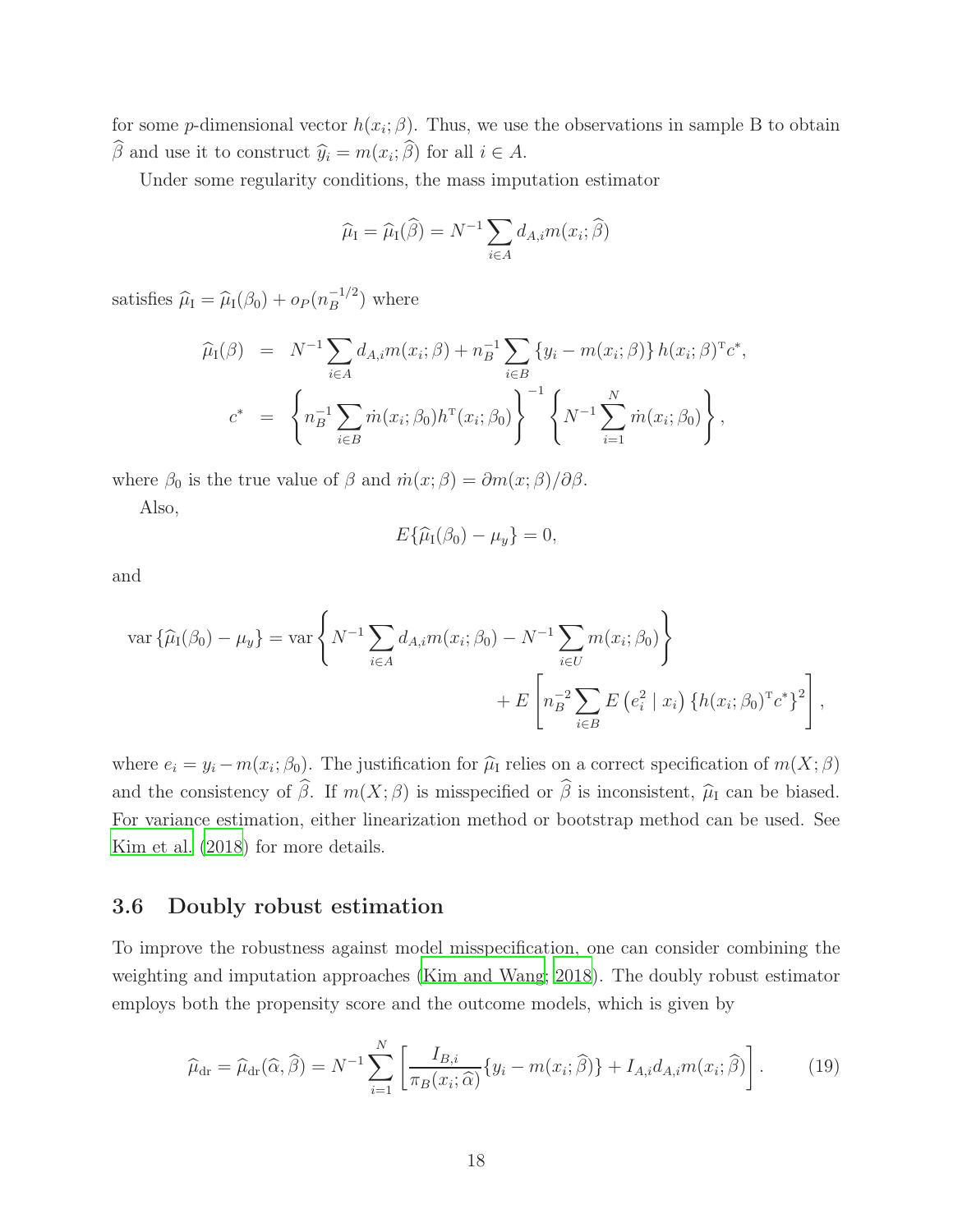The estimator  $\hat{\mu}_{dr}$  is doubly robust in the sense that it is consistent if either the propensity score model or the outcome model is correctly specified, not necessarily both. Moreover, it is locally efficient if both models are correctly specified [\(Bang and Robins; 2005;](#page-25-6) [Cao et al.](#page-26-9); [2009](#page-26-9)). Let  $\hat{\mu}_{HT} = N^{-1} \sum_{i \in A} d_{A,i} y_i$  be the Horvitz–Thompson estimator that could be used if  $y_i$  were observed in sample A. We express  $\hat{\mu}_{dr} - \hat{\mu}_{HT} = -\sum_{i \in A} d_{A,i} \hat{e}_i +$  $\sum_{i\in B} {\{\pi_B(x_i;\hat{\alpha})\}}^{-1} \hat{e}_i$  where  $\hat{e}_i = y_i - \hat{y}_i$ . To show the double robustness of  $\hat{\mu}_{dr}$ , we consider two scenarios. In the first scenario, if  $\pi_B(X; \alpha)$  is correctly specified, then

$$
E(\widehat{\mu}_{\mathrm{dr}} - \widehat{\mu}_{\mathrm{HT}} | \mathcal{F}_N) \cong -\sum_{i \in A} d_{A,i} \widehat{e}_i + \sum_{i \in U} \widehat{e}_i
$$

which is design-unbiased of zero. In the second scenario, if  $m(X; \beta)$  is correctly specified, then  $E(\hat{\epsilon}_i) \cong 0$ . In both cases,  $\hat{\mu}_{dr} - \hat{\mu}_{HT}$  is unbiased of zero and therefore  $\hat{\mu}_{dr}$  is unbiased of  $\mu_y$ .

If either  $\pi_B(X^{\mathsf{T}}\alpha)$  or  $m(X^{\mathsf{T}}\beta)$  is correctly specified,

$$
n^{1/2}\left\{\widehat{\mu}_{\mathrm{dr}}(\widehat{\alpha},\widehat{\beta})-\mu\right\}\to\mathcal{N}\left(0,V\right),\,
$$

as  $n \to \infty$ , where  $V = \lim_{n \to \infty} (V_1 + V_2)$ ,

$$
V_1 = E\left\{\frac{n}{N^2} \sum_{i=1}^N \sum_{j=1}^N (\pi_{A,ij} - \pi_{A,i}\pi_{A,j}) \frac{m(x_i^T \beta^*)}{\pi_{A,i}} \frac{m(x_j^T \beta^*)}{\pi_{A,j}}\right\},
$$
  

$$
V_2 = \frac{n}{N^2} \sum_{i=1}^N E\left[\left\{\frac{I_{B,i}}{\pi_{B,i}(x_i^T \alpha^*)} - 1\right\}^2 \{y_i - m(x_i^T \beta^*)\}^2\right].
$$

To estimate  $V_1$ , we can use the design-based variance estimator applied to  $m(X_i^T\hat{\beta})$  as

<span id="page-18-0"></span>
$$
\widehat{V}_1 = \frac{n}{N^2} \sum_{i \in A} \sum_{j \in A} \frac{(\pi_{A,ij} - \pi_{A,i} \pi_{A,j})}{\pi_{A,ij}} \frac{m(X_i^T \widehat{\beta})}{\pi_{A,i}} \frac{m(X_j^T \widehat{\beta})}{\pi_{A,j}}.
$$
\n(20)

To estimate  $V_2$ , we further express  $V_2$  as

$$
V_2 = \frac{n}{N^2} \sum_{i=1}^{N} E\left[ \left\{ \frac{I_{B,i}}{\pi_{B,i}(X_i^{\mathrm{T}} \alpha^*)^2} - \frac{2I_{B,i}}{\pi_{B,i}(X_i^{\mathrm{T}} \alpha^*)} \right\} \left\{ Y_i - m(X_i^{\mathrm{T}} \beta^*) \right\}^2 + \left\{ Y_i - m(X_i^{\mathrm{T}} \beta^*) \right\}^2 \right].
$$
\n(21)

Let  $\sigma^2(X_i^T \beta^*) = E\left[\{Y_i - m(X_i^T \beta^*)\}^2\right]$ , and let  $\hat{\sigma}^2(X_i)$  be a consistent estimator of  $\sigma^2(X_i^T \beta^*)$ .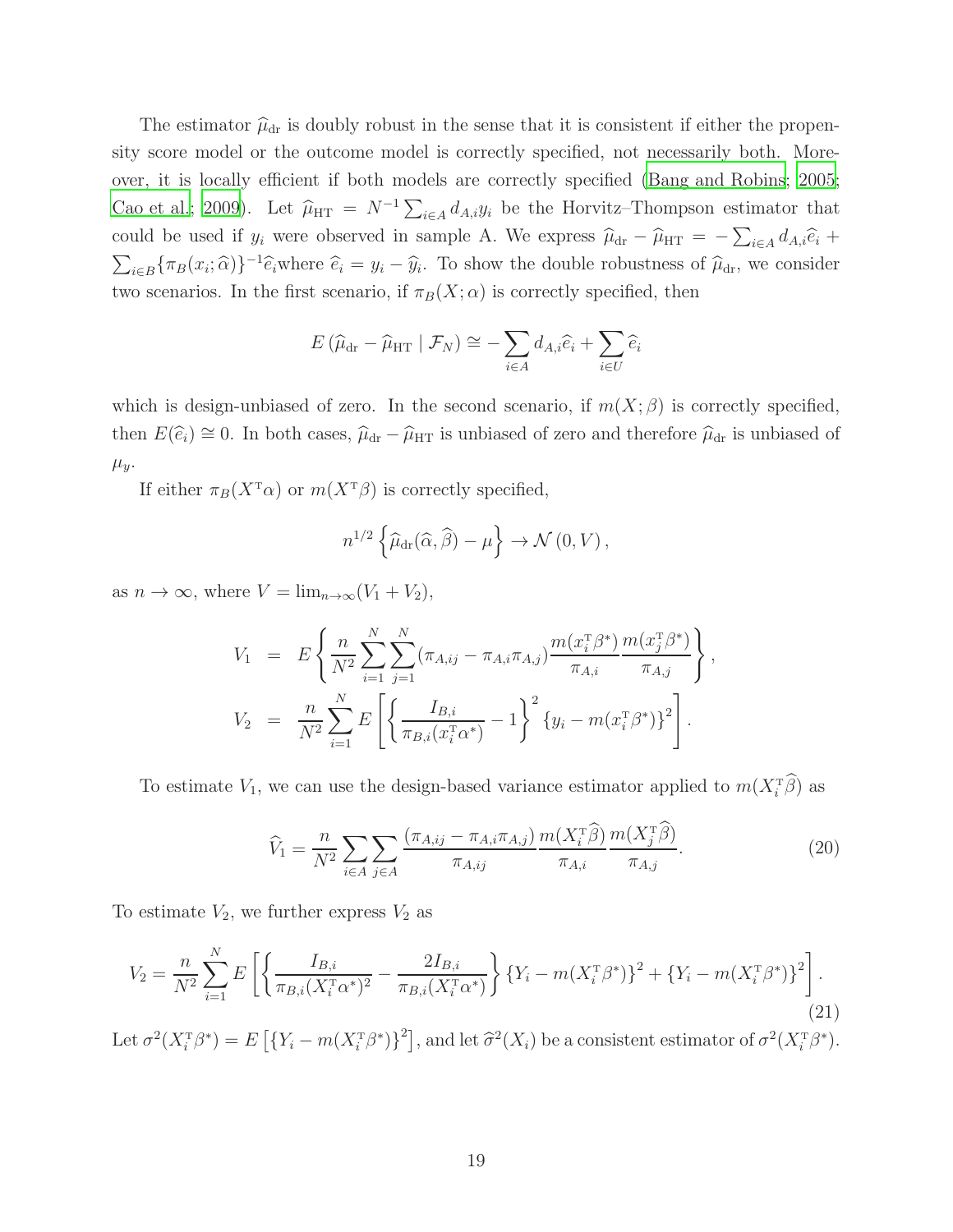We can then estimate  $V_2$  by

<span id="page-19-1"></span>
$$
\widehat{V}_2 = \frac{n}{N^2} \sum_{i=1}^N \left[ \left\{ \frac{I_{B,i}}{\pi_B (X_i^{\mathrm{T}} \widehat{\alpha})^2} - \frac{2I_{B,i}}{\pi_B (X_i^{\mathrm{T}} \widehat{\alpha})} \right\} \left\{ Y_i - m(X_i^{\mathrm{T}} \widehat{\beta}) \right\}^2 + I_{A,i} d_{A,i} \widehat{\sigma}^2(X_i) \right]. \tag{22}
$$

By the law of large numbers,  $\hat{V}_2$  is consistent for  $V_2$  regardless of whether one of  $\pi_{B,i}(X_i^{\mathsf{T}}\alpha)$ or  $\pi_{B,i}(X_i^{\mathrm{T}}\beta)$  is misspecified, and therefore it is doubly robust.

# <span id="page-19-0"></span>4 Combining probability and big data

#### 4.1 Big data sample

To meet the new challenges in the probability sampling, statistical offices face the increasing pressure to utilize convenient but often uncontrolled big data sources, such as satellite information [\(McRoberts et al.](#page-29-8); [2010](#page-29-8)), mobile sensor data [\(Palmer et al.](#page-29-9); [2013](#page-29-9)), and web survey panels [\(Tourangeau et al.](#page-31-9); [2013\)](#page-31-9). [Couper \(2013\)](#page-26-10), [Citro](#page-26-11) [\(2014\)](#page-26-11), [Tam and Clarke \(2015](#page-30-10)), and [Pfeffermann et al. \(2015\)](#page-29-10) articulated the promise of harnessing big data for official and survey statistics but also raised many issues regarding big data sources. While such data sources provide timely data for a large number of variables and population elements, they are non-probability samples and often fail to represent the target population of interest because of inherent selection biases. [Tam and Kim \(2018\)](#page-30-11) also covered some ethical challenges of big data for official statisticians and discuss some preliminary methods of correcting for selection bias in big data.

Combining information from several sources to improve estimates for population parameters is an important practical problem in survey sampling. In the past decade, more and more auxiliary information became available, including large administrative record datasets and remote sensing data derived from satellite images. How to combine such information with survey data to provide better estimates for population parameters is a new challenge that survey statisticians face today. [Tam and Clarke \(2015](#page-30-10)) presented an overview of some initiatives of big data applications in official statistics of the Australian Bureau of Statistics. Such big data are becoming increasingly popular and they come from a variety of sources such as remote sensing data, administrative data such as tax data, so on.

Suppose that there are two data sources, one from a probability sample, referred to as sample A, and the other from a big data source, referred to as sample B. Table [4](#page-20-0) illustrates the observed data structure.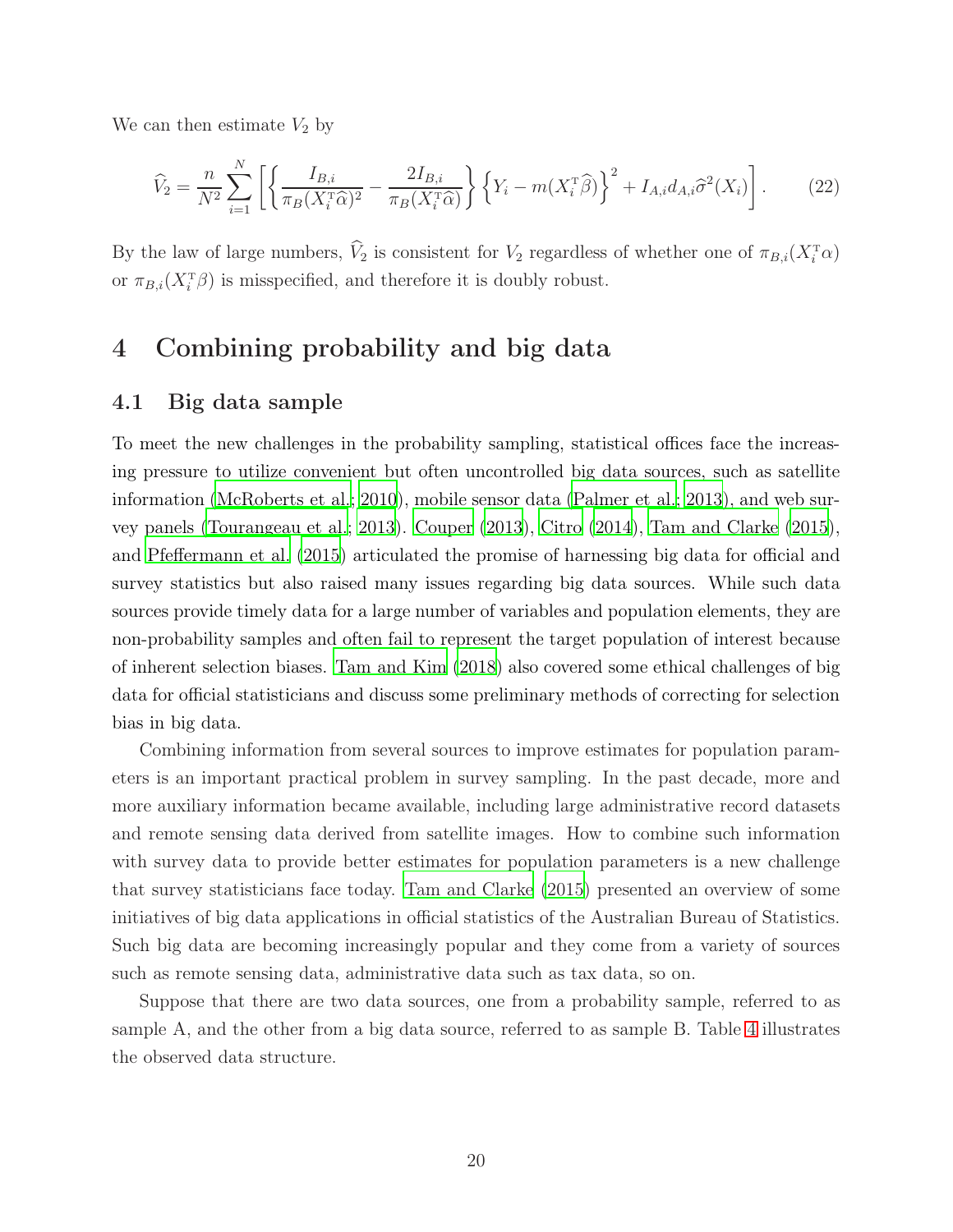<span id="page-20-0"></span>

| Scenario 1 Sample A |          |  |  |
|---------------------|----------|--|--|
|                     | Sample B |  |  |
| Scenario 2 Sample A |          |  |  |
|                     | Sample B |  |  |

Table 4: Data structure for data integration with big data

# 4.2 Scenario 1: leverage auxiliary information in big data to improve efficiency

In Scenario 1, the probability sample contains Y observations. Therefore,  $\mu_y$  is identifiable and can be estimated by the commonly-used estimator solely from sample A, denoted by  $\hat{\mu}_A$ . We can leverage the X information in the big data sample to improve the sample A estimator. We consider the case when additionally the membership to the big data can be determined throughout the probability sample. The key insight is that the subsample of units in sample A with the big data membership constitutes a second-phase sample from the big data sample, which acts as a new population. We calibrate the information in the second-phase sample to be the same as the new acting population. The calibration process in turn improves the accuracy of the mass imputation estimator without specifying any model assumptions. Let  $h = (I_B, 1 - I_B, I_B X)$ .

Following [Yang and Ding \(2018](#page-31-10)), we can consider a class of estimators satisfying

<span id="page-20-1"></span>
$$
n_A^{1/2} \left( \begin{array}{c} \widehat{\mu}_A - \mu_y \\ \widehat{h}_A - \widehat{h}_B \end{array} \right) \to \mathcal{N} \left\{ 0, \left( \begin{array}{cc} V_{yy,A} & \Gamma^{\mathrm{T}} \\ \Gamma & V \end{array} \right) \right\},\tag{23}
$$

in distribution, as  $n_A \to \infty$ , where  $\hat{h}_A = N^{-1} \sum_{i \in A} d_{A,i} h_i$  and  $\hat{h}_B = N^{-1} \sum_{i \in B} h_i$ . Heuristically, if [\(23\)](#page-20-1) holds exactly rather than asymptotically, by the multivariate normal theory, we have the following the conditional distribution

$$
n_A^{1/2}(\widehat{\mu}_A - \mu_y) | n_A^{1/2}(\widehat{h}_A - \widehat{h}_B) \sim \mathcal{N}\left\{ n_A^{1/2}\Gamma^{\mathrm{T}}V^{-1}(\widehat{h}_A - \widehat{h}_B), V_{yy,A} - \Gamma^{\mathrm{T}}V^{-1}\Gamma \right\}.
$$

Let  $\widehat{V}_{yy,A}$ ,  $\widehat{\Gamma}$  and  $\widehat{V}$  be consistent estimators for  $V_{yy,A}$ ,  $\Gamma$  and  $V$ . We set  $n_A^{1/2}$  $A^{1/2}(\widehat{\mu}_A - \mu_y)$  to equal its estimated conditional mean  $n_A^{1/2} \hat{\Gamma}^T \hat{V}^{-1} (\hat{h}_A - \hat{h}_B)$ , leading to an estimating equation for  $\mu_y$ :

$$
n_A^{1/2}(\widehat{\mu}_A - \mu_y) = n_A^{1/2} \widehat{\Gamma}^{\mathrm{T}} \widehat{V}^{-1} (\widehat{h}_A - \widehat{h}_B).
$$

Sample A is a probability sample, and Sample B is a big data sample, which may not be representative of the population.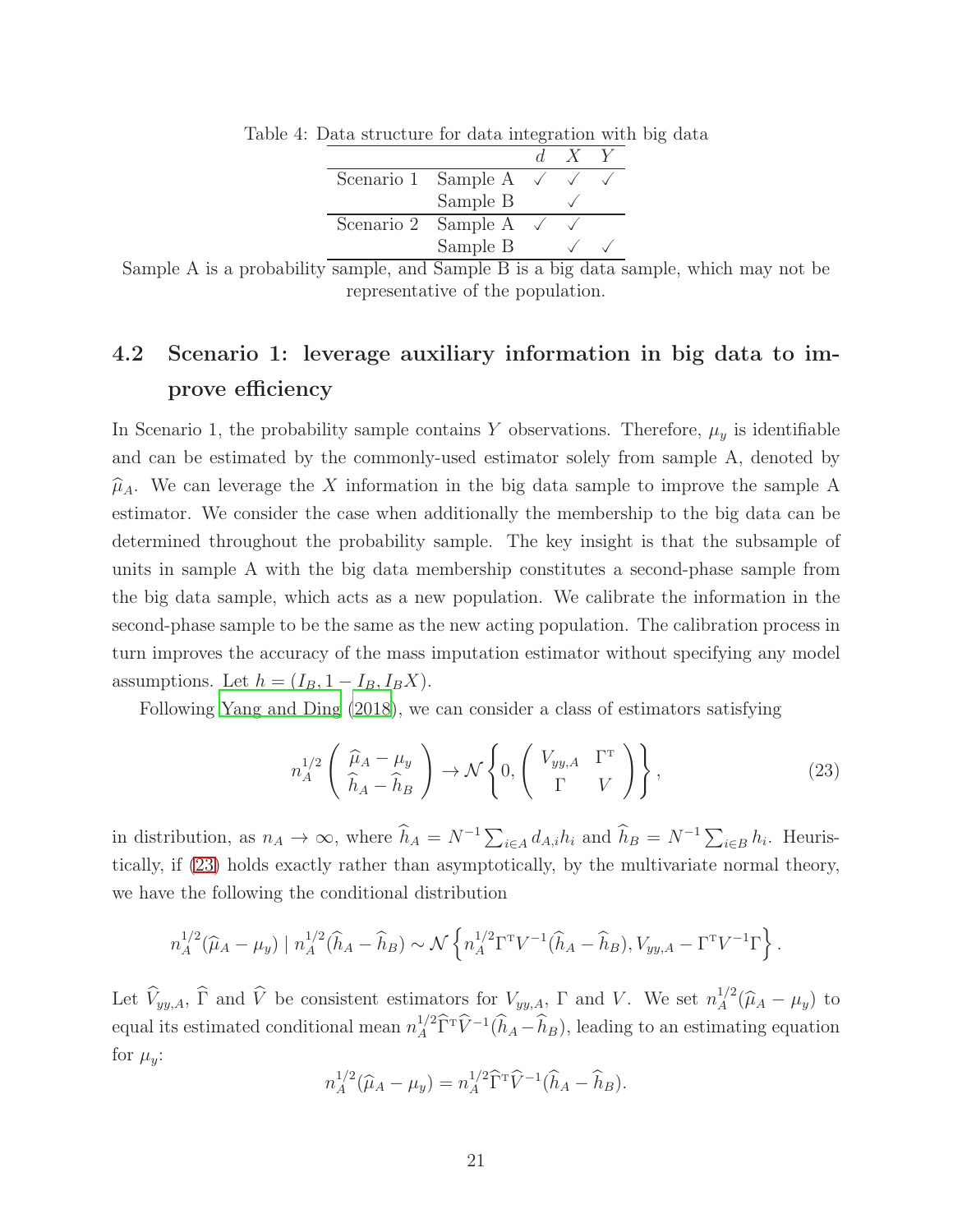Solving this equation for  $\mu_y$ , we obtain the estimator

$$
\widehat{\mu} = \widehat{\mu}_A - \widehat{\Gamma}^{\mathrm{T}} \widehat{V}^{-1} (\widehat{h}_A - \widehat{h}_B). \tag{24}
$$

Under certain regularity conditions, if [\(23\)](#page-20-1) holds, then  $\hat{Y}$  is consistent for  $\bar{Y}_N$ , and

$$
n_A^{1/2}(\widehat{\mu} - \mu_y) \to \mathcal{N}(0, V_{yy,A} - \Gamma^{\mathrm{T}} V^{-1} \Gamma), \tag{25}
$$

in distribution, as  $n_A \to \infty$ . Given a nonzero Γ, the asymptotic variance,  $V_{yy,A} - \Gamma^{T}V^{-1}\Gamma$ , is smaller than the asymptotic variance of  $\widehat{\mu}_A$ ,  $V_{yy,A}$ .

The asymptotic variance of  $\hat{\mu}$  can be estimated by

$$
\widehat{V} = (\widehat{V}_{yy,A} - \widehat{\Gamma}^{\mathrm{T}} \widehat{V}^{-1} \widehat{\Gamma})/n_A.
$$
\n(26)

[Kim and Tam \(2018\)](#page-28-11) also explored similar ideas. They develop a calibration weighting method to incorporate the big data auxiliary information and apply the method to the official statistics in Australian Bureau of Statistics. In this application, the big data is the Australian Agricultural Census with 85% response rate and the probability sample is the Rural Environment and Agricultural Commodities Survey used for calibration. In this application, the measurement from Census data is the auxiliary variable used for calibration.

# 4.3 Scenario 2: leverage probability sampling designs to correct for selection bias

In Scenario 2, we have a similar setup as in Section [3.](#page-10-0) Depending on the roles in statistical inference, there are two types of *big data*: one with large sample sizes (large  $n$ ) and the other with rich covariates (large p). We review methods for the two types of big data.

#### 4.3.1 Robust mass imputation estimation

In the first type, the non-probability sample can be large in sample size. How to leverage the rich information in the big data to improve the finite population inference is an important research. We review robust mass imputation methods.

When the sample size of the big data is large, mass imputation is more desirable. In mass imputation, we can train a predictive model from the big data and impute the missing  $y_i$  in sample A. Instead of a parametric approach, we can also consider nonparametric approaches. To find suitable imputed values, we consider nearest neighbor imputation; that is, find the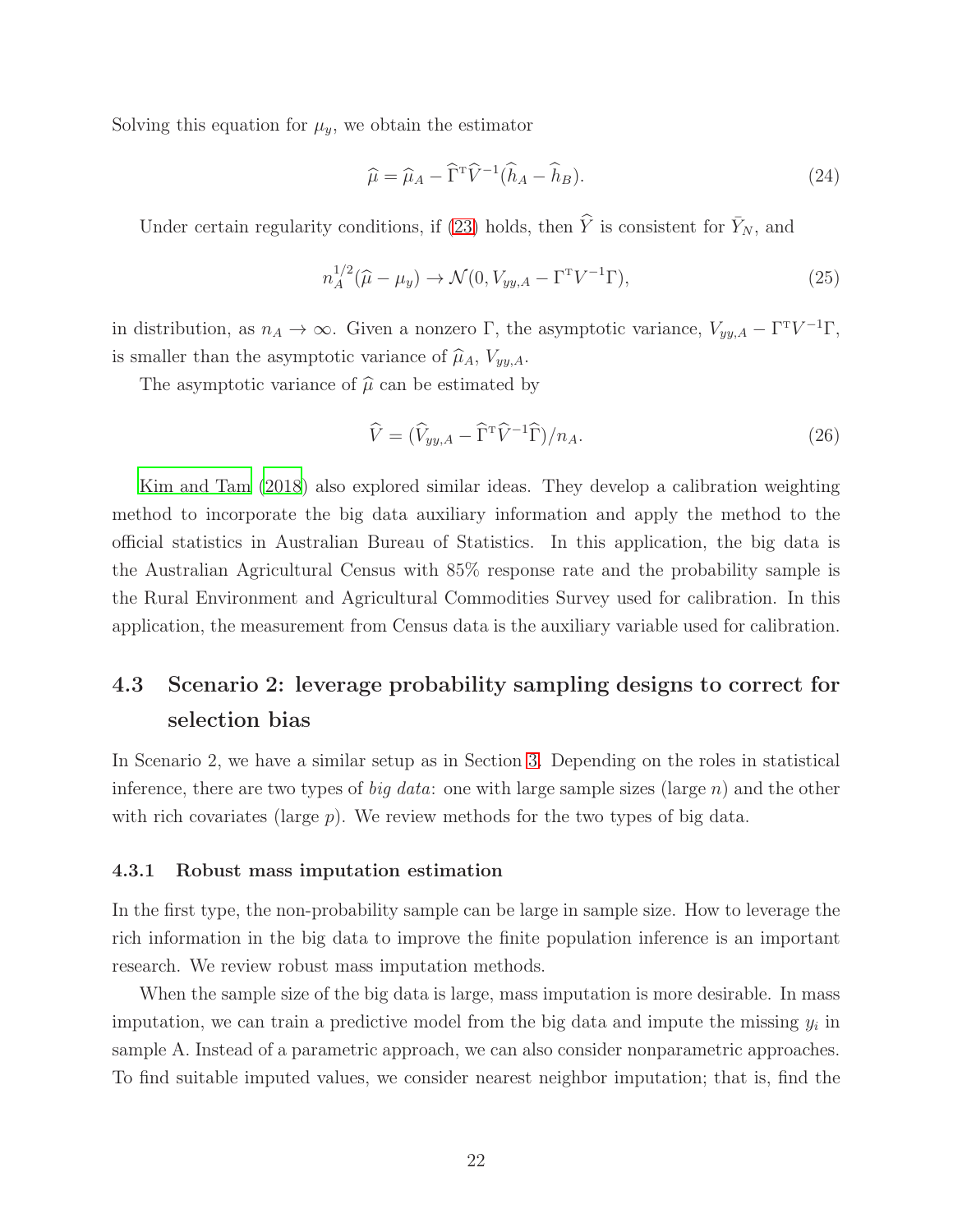closest matching unit from sample B based on the X values and use the corresponding Y value from this unit as the imputed value.

Using sample B (big data) as a training data, find the nearest neighbor of each unit  $i \in A$  using a distance measure  $d(x_i, x_j)$ . Let  $i(1)$  be the index of its nearest neighbor, which satisfies

$$
d(x_{i(1)}, x_i) \le d(x_j, x_i), \forall j \in B.
$$

The nearest neighbor imputation estimator of  $\mu$  is

$$
\widehat{\mu}_{\rm nni} = N^{-1} \sum_{i \in A} d_{A,i} y_{i(1)}.
$$

[Yang and Kim \(2018\)](#page-31-5) showed that under some regularity conditions,  $\hat{\mu}_{nni}$  has the same asymptotic distribution as  $\hat{\mu}_{\text{HT}} = N^{-1} \sum_{i \in A} d_{A,i} y_i$ . Therefore, the variance of  $\hat{\mu}_{\text{nni}}$  is the same as the variance of  $\hat{\mu}_{\text{HT}}$ . This implies that the standard point estimator can be applied to the imputed  $data{(x_i, y_{i(1)}) : i \in A}$  as if the  $y_{i(1)}$ 's were observed values. Let  $\pi_{A,ij}$  be the joint inclusion probability for units  $i$  and  $j$ . They showed that the direct variable estimator based on the imputed data

$$
\widehat{V}_{\text{nni}} = \frac{n_A}{N^2} \sum_{i \in A} \sum_{j \in A} \frac{(\pi_{A,ij} - \pi_{A,i} \pi_{A,j})}{\pi_{A,ij}} \frac{y_{i(1)}}{\pi_{A,i}} \frac{y_{j(1)}}{\pi_{A,j}}
$$

is consistent for  $V_{\text{nni}}$ .

[Yang and Kim \(2018\)](#page-31-5) also considered two strategies for improving the nearest neighbor imputation estimator, one using  $K$ -nearest neighbor imputation [\(Mack and Rosenblatt;](#page-28-12) [1979\)](#page-28-12) and the other using generalized additive models [\(Wood; 2006\)](#page-31-11). In K-nearest neighbor imputation, instead of using one nearest neighbor, they identify multiple nearest neighbors in the big data sample and use the average response as the imputed value. This method is popular in the international forest inventory community for combining ground-based observations with imagines from remote sensors [\(McRoberts et al.; 2010\)](#page-29-8). In the second strategy, they investigated modern techniques of prediction for mass imputation with flexible models. They used generalized additive models [\(Wood; 2006\)](#page-31-11) to learn the relationship of the outcome and covariates from the big data and create predictions for the probability samples. We note that this strategy can apply to a wider class of semi- and non-parametric estimators such as single index models, Lasso estimators [\(Belloni et al.](#page-25-7); [2015](#page-25-7)), and machine learning methods such as random forests [\(Breiman et al.](#page-25-8); [1984\)](#page-25-8).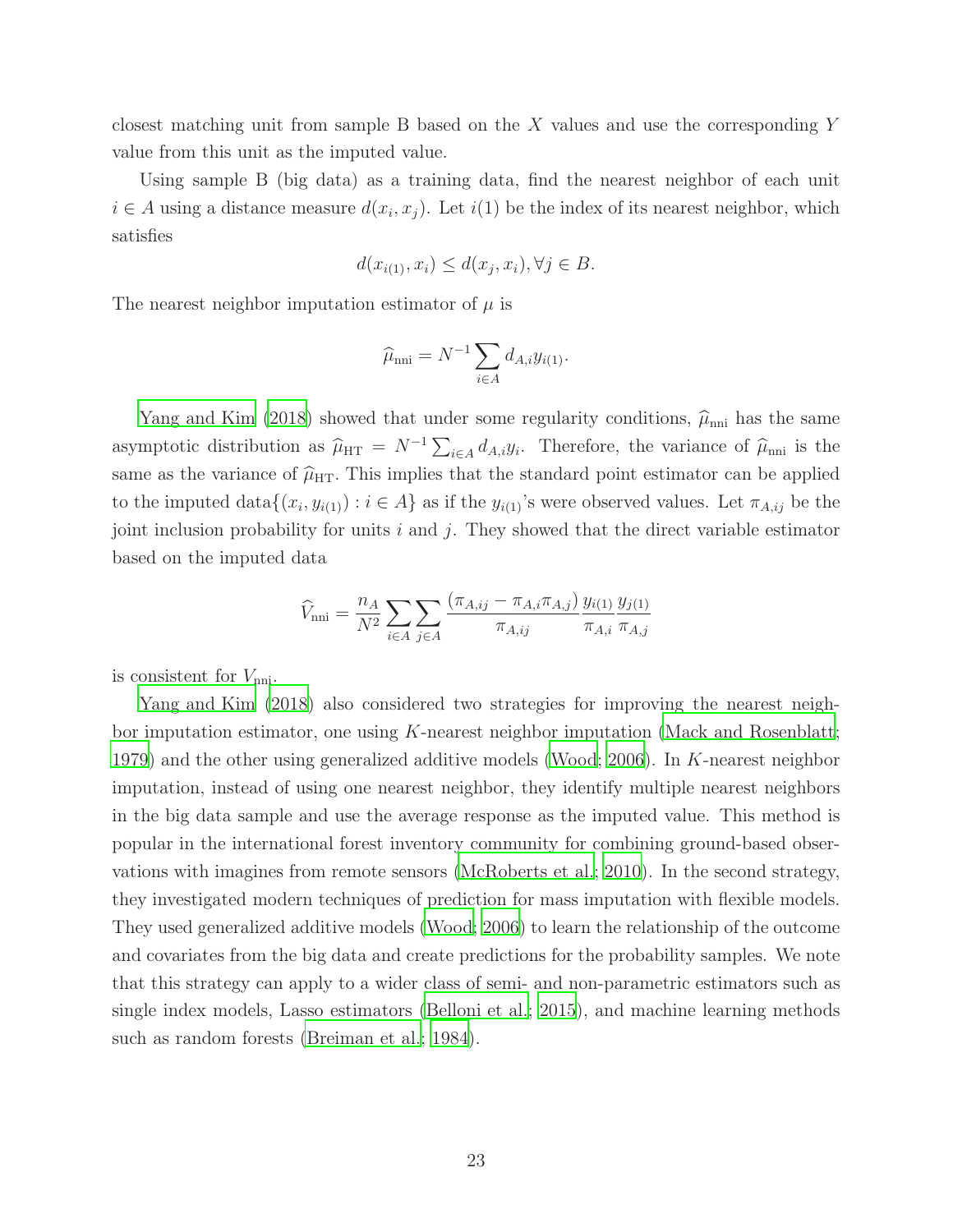#### 4.3.2 Variable selection in the presence of a large number of covariates

In the second type, when there are a large number of variables, there is a large literature on variable selection methods for prediction, but little work on variable selection for data integration that can successfully recognize the strengths and the limitations of each data source and utilize all information captured for finite population inference.

In practice, subject matter experts recommend a rich set of potentially useful variables but typically will not identify the set of variables to adjust for. In the presence of a large number of auxiliary variables, variable selection is important, because existing methods may become unstable or even infeasible, and irrelevant auxiliary variables can introduce a large variability in estimation. [Gao and Carroll \(2017](#page-27-11)) proposed a pseudo-likelihood approach for combining multiple non-survey data with high dimensionality; this approach requires all likelihoods be correctly specified and therefore is sensitive to model misspecification. [Chen, Valliant and Elliott \(2018](#page-26-6)) proposed a model-based calibration approach using LASSO; this approach relies on a correctly specified outcome model.

[Yang et al. \(2019\)](#page-31-6) proposed a doubly robust variable selection and estimation strategy. In the first step, it selects a set of variables that are important predictors of either the sampling score or the outcome model using penalized estimating equations. In the second step, it re-estimates the nuisance parameter  $(\alpha, \beta)$  based on the joint set of covariates selected from the first step and considers a doubly robust estimator of  $\mu$ ,  $\hat{\mu}_{dr}(\hat{\alpha}, \hat{\beta})$  in [\(19\)](#page-17-0), where the estimating functions are

<span id="page-23-0"></span>
$$
J(\alpha,\beta) = \begin{pmatrix} J_1(\alpha,\beta) \\ J_2(\alpha,\beta) \end{pmatrix} = \begin{pmatrix} N^{-1} \sum_{i=1}^N I_{B,i} \left\{ \frac{1}{\pi_B(x_i^T \alpha)} - 1 \right\} \left\{ y_i - m(x_i^T \beta) \right\} x_i \\ N^{-1} \sum_{i=1}^N \left\{ \frac{I_{B,i}}{\pi_B(x_i^T \alpha)} - d_{A,i} I_{A,i} \right\} \partial m(x_i^T \beta) / \partial \beta \end{pmatrix} . \tag{27}
$$

Importantly, the two-step estimator allows model misspecification of either the sampling score or the outcome model. In the existing high-dimensional causal inference literature, the doubly robust estimators have been shown to be robust to selection errors using penalization [\(Farrell; 2015\)](#page-27-12) or approximation errors using machine learning [\(Chernozhukov et al.;](#page-26-12) [2018\)](#page-26-12). However, this double robustness feature requires both nuisance models to be correctly specified. Using [\(27\)](#page-23-0) relaxes this requirement by allowing one of the nuisance models to be misspecified. This also enables one to construct a simple and consistent variance estimator  $(20)+(22)$  $(20)+(22)$  $(20)+(22)$  allowing for doubly robust inferences.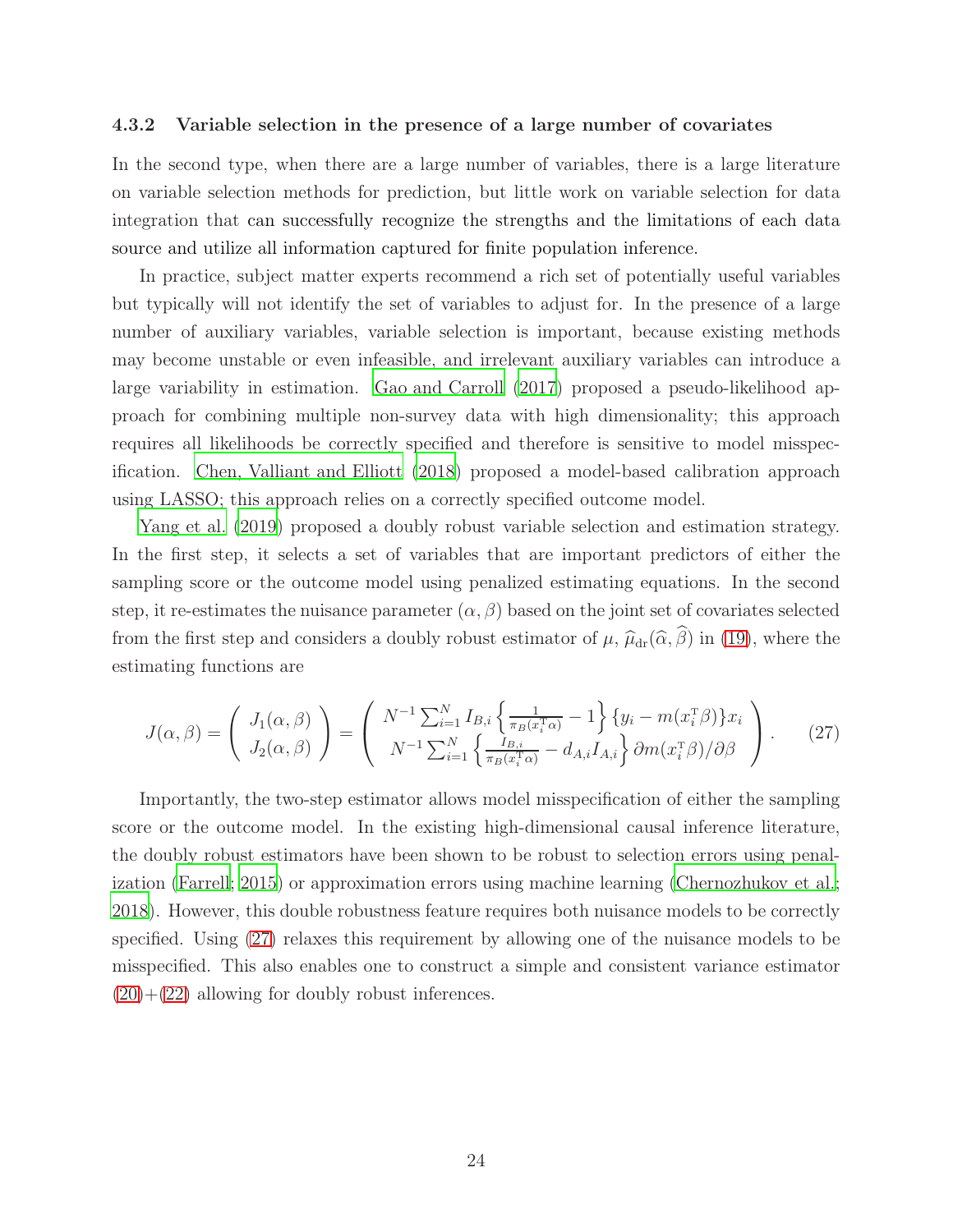### <span id="page-24-0"></span>5 Concluding remarks

Data integration is an emerging area of research with many potential research topics. We have reviewed statistical techniques and applications for data integration in survey sampling context. Probability sampling remains as the gold standard to obtain a representative sample, but the measurement of the study variable can be obtained from an independent non-probability sample or big data. In this case, assumptions about the sampling model or the outcome model are required. Most data integration methods are based on the unverifiable assumption that the sampling mechanism for the non-probability sample (or big data) is non-informative (corresponding to the missingness at random in the missing data literature).

If the sampling mechanism is informative, imputation techniques can be developed under the strong model assumptions for the sampling mechanism (e.g., [Riddles et al.](#page-30-12); [2016;](#page-30-12) [Morikawa and Kim](#page-29-11); [2018\)](#page-29-11). Like the non-informative sampling case, the informative sampling assumption is unverifiable. In such settings, sensitivity analysis is recommended to assess the robustness of the study conclusions to unverifiable assumptions. This recommendation echoes Recommendation 15 of the National Research Council (NRC) report entitled "The Prevention and Treatment of Missing Data in Clinical Trials" [\(National Research Council;](#page-29-12) [2010\)](#page-29-12). Chapter 5 of the NRC Report describes "global" sensitivity analysis procedures that rigorously evaluate the robustness of study findings to untestable assumptions about how missingness might be related to the unobserved outcome.

When the training dataset has a hierarchical structure, multi-level or hierarchical models can be used to develop mass imputation. This is closely related to unit-level small area estimation in survey sampling [\(Rao and Molina](#page-30-13); [2015\)](#page-30-13). The small area estimation is particularly promising when we apply data integration using big data. That is, when we use big data as a training sample for prediction, the multi-level model can be used to reflect the possible correlation structure among observations. The parameter estimates for the multi-level model computed from the big data can be used for predicting unobserved study variables in the survey sample if the same multi-level model can be made. Further research in this direction, including the mean squared error estimation for this small area estimation, will be a topic of future research.

Finally, the uncertainty due to errors in record linkage and statistical matching is also an important problem. The matched sample using recond linkage techniques [\(Fellegi and Sunter](#page-27-13); [1969\)](#page-27-13) is subject to linakge errors. [Zhang and Chambers \(2019\)](#page-32-4) covers several research topics in the statistical analysis of combined or fused data.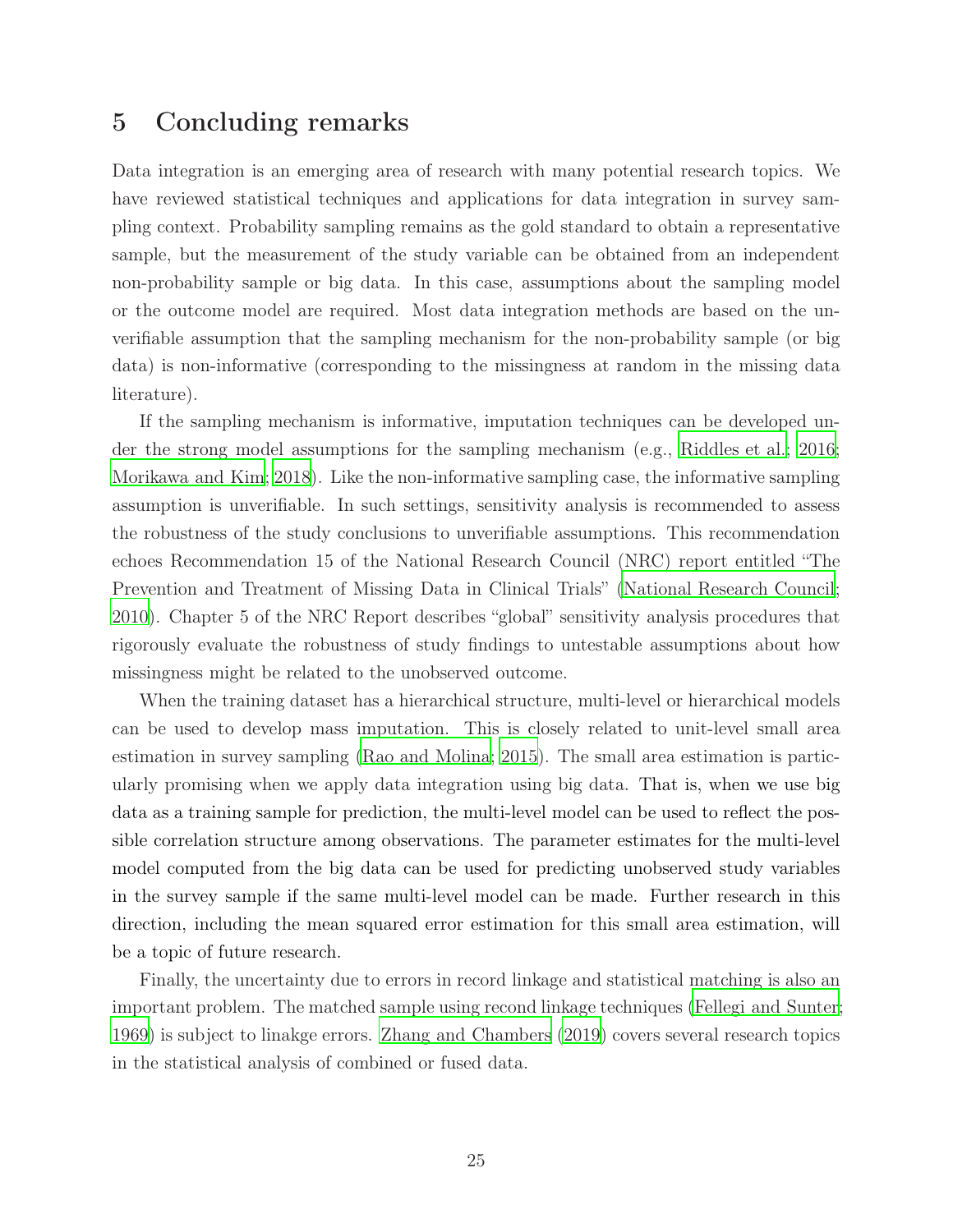### Acknowledgment

Dr. Yang is partially supported by the National Science Foundation grant DMS-1811245. Dr. Kim is partially supported by the National Science Foundation grant MMS-1733572 and the Iowa Agriculture and Home Economics Experiment Station, Ames, Iowa.

# References

- <span id="page-25-0"></span>Baker, R., Brick, J. M., Bates, N. A., Battaglia, M., Couper, M. P., Dever, J. A., Gile, K. J. and Tourangeau, R. (2013). Summary report of the AAPOR task force on non-probability sampling, *Journal of Survey Statistics and Methodology* 1: 90–143.
- <span id="page-25-6"></span>Bang, H. and Robins, J. M. (2005). Doubly robust estimation in missing data and causal inference models, *Biometrics* 61: 962–973.
- <span id="page-25-7"></span>Belloni, A., Chernozhukov, V., Chetverikov, D. and Kato, K. (2015). Some new asymptotic theory for least squares series: Pointwise and uniform results, *Journal of Econometrics* 186: 345–366.
- <span id="page-25-3"></span>Bethlehem, J. (2016). Solving the nonresponse problem with sample matching?, *Social Science Computer Review* 34: 59–77.
- <span id="page-25-2"></span>Breidt, F. J., McVey, A. and Fuller, W. A. (1996). Two-phase estimation by imputation, *J. Indian Soc. Agri. Statist.* 49: 79–90.
- <span id="page-25-8"></span>Breiman, L., Friedman, J., Stone, C. J. and Olshen, R. A. (1984). *Classification and regression trees*, CRC press.
- <span id="page-25-4"></span>Brick, J. (2015). Compositional model inference, *Proceedings of the Survey Research Methods Section of the American Statistical Association*, pp. 299–307.
- <span id="page-25-5"></span>Buchanan, A. L., Hudgens, M. G., Cole, S. R., Mollan, K. R., Sax, P. E., Daar, E. S., Adimora, A. A., Eron, J. J. and Mugavero, M. J. (2018). Generalizing evidence from randomized trials using inverse probability of sampling weights, *J. R. Statist. Soc. A* p. doi: 10.1111/rssa.12357.
- <span id="page-25-1"></span>Bycroft, C. (2010). Integrated household surveys: A survey vehicles approach, *Wellington: Statistics New Zealand* .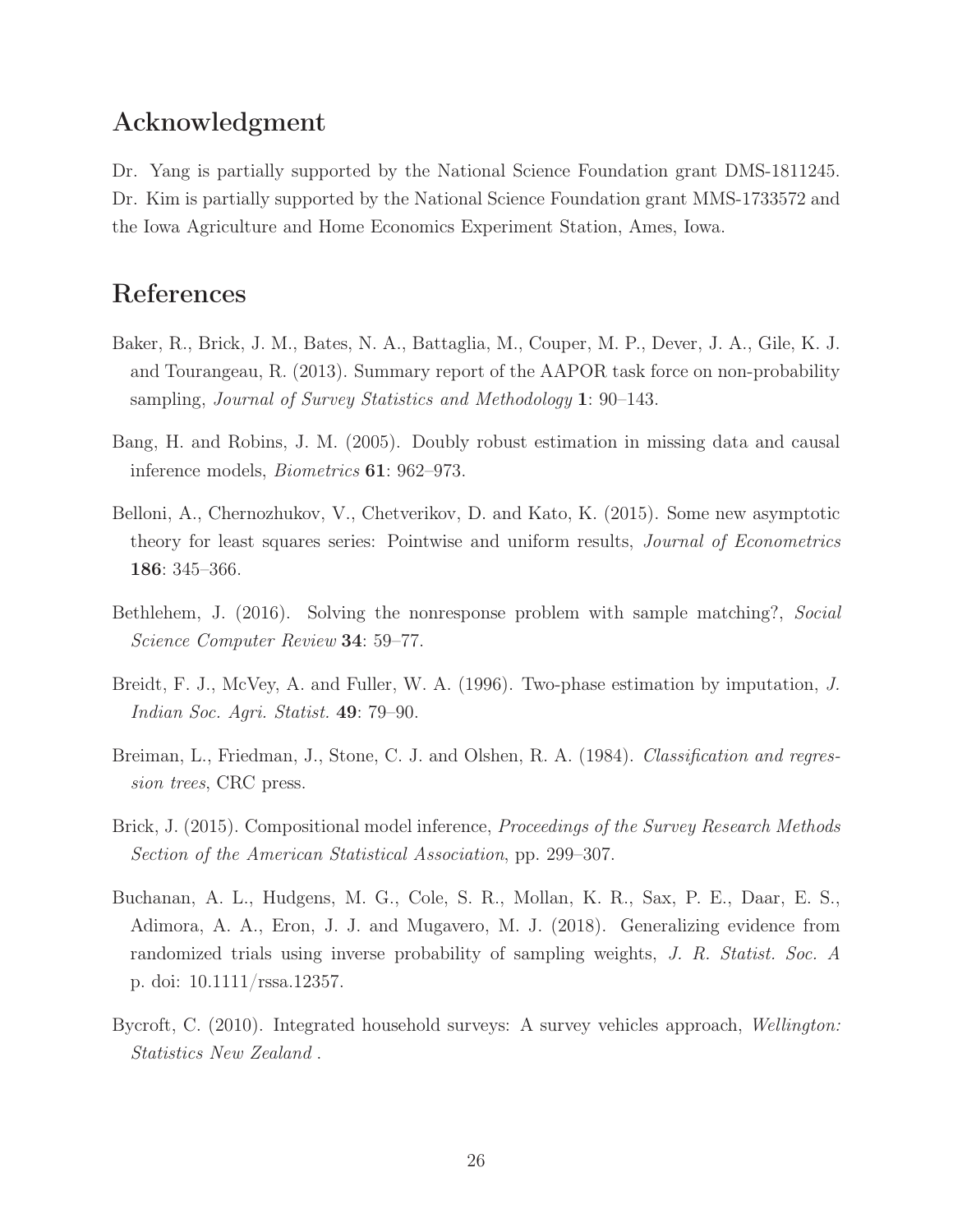- <span id="page-26-9"></span>Cao, W., Tsiatis, A. A. and Davidian, M. (2009). Improving efficiency and robustness of the doubly robust estimator for a population mean with incomplete data, *Biometrika* 96: 723–734.
- <span id="page-26-8"></span>Chan, K. C. G., Yam, S. C. P. and Zhang, Z. (2016). Globally efficient non-parametric inference of average treatment effects by empirical balancing calibration weighting, *Journal of the Royal Statistical Society, Series B* 78: 673–700.
- <span id="page-26-6"></span>Chen, J. K. T., Valliant, R. and Elliott, M. R. (2018). Model-assisted calibration of nonprobability sample survey data using adaptive LASSO, *Survey Methodology* 44: 117–144.
- <span id="page-26-7"></span>Chen, J. K. T., Valliant, R. L. and Elliott, M. R. (2019). Calibrating non-probability surveys to estimated control totals using LASSO, with an application to political polling, *Journal of the Royal Statistical Society: Series C (Applied Statistics)* 68: 657–681.
- <span id="page-26-3"></span>Chen, Y., Li, P. and Wu, C. (2018). Doubly robust inference with non-probability survey samples, *arXiv preprint arXiv:1805.06432* .
- <span id="page-26-12"></span>Chernozhukov, V., Chetverikov, D., Demirer, M., Duflo, E., Hansen, C., Newey, W. and Robins, J. (2018). Double/debiased machine learning for treatment and structural parameters, *The Econometrics Journal* 21: C1–C68.
- <span id="page-26-2"></span>Chipperfield, J., Chessman, J. and Lim, R. (2012). Combining household surveys using mass imputation to estimate population totals, *Aust. New Zeal. J. Statist.* 54: 223–238.
- <span id="page-26-11"></span>Citro, C. F. (2014). From multiple modes for surveys to multiple data sources for estimates, *Survey Methodology* 40: 137–161.
- <span id="page-26-0"></span>Cochran, W. G. (2007). *Sampling Techniques*, 3 edn, New York: John Wiley & Sons, Inc.
- <span id="page-26-5"></span>Cole, S. R. and Stuart, E. A. (2010). Generalizing evidence from randomized clinical trials to target populations: The ACTG 320 trial, *Am. J. Epidemiol.* 172: 107–115.
- <span id="page-26-10"></span>Couper, M. P. (2013). Is the sky falling? new technology, changing media, and the future of surveys, *Survey Research Methods*, number 3, pp. 145–156.
- <span id="page-26-1"></span>Deming, W. E. and Stephan, F. F. (1940). On a least squares adjustment of a sampled frequency table when the expected marginal totals are known, *The Annals of Mathematical Statistics* 11: 427–444.
- <span id="page-26-4"></span>Deville, J.-C. and Särndal, C.-E. (1992). Calibration estimators in survey sampling, *J. Am. Stat. Assoc.* 87: 376–382.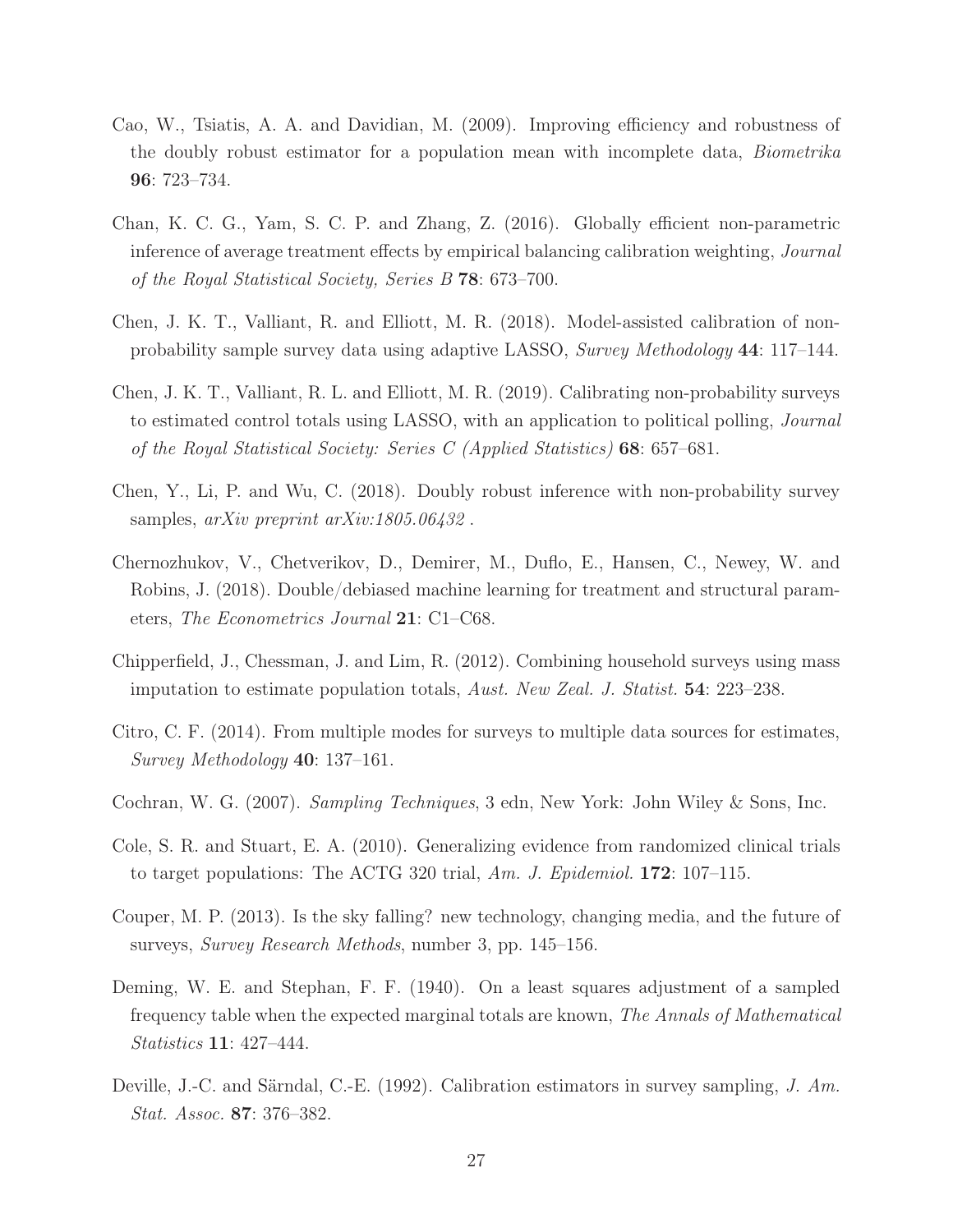- <span id="page-27-8"></span>DiSogra, C., Cobb, C., Chan, E. and Dennis, J. M. (2011). Calibrating non-probability internet samples with probability samples using early adopter characteristics, *Joint Statistical Meetings (JSM), Survey Research Methods*, pp. 4501–4515.
- <span id="page-27-5"></span>D'Orazio, M., Zio, M. D. and Scanu, M. (2006). *Statistical Matching: Theory and Practice*, Chichester, UK: Wiley.
- <span id="page-27-6"></span>Elliott, M. R. and Valliant, R. (2017). Inference for nonprobability samples, *Statist. Sci.* 32: 249–264.
- <span id="page-27-12"></span>Farrell, M. H. (2015). Robust inference on average treatment effects with possibly more covariates than observations, *Journal of Econometrics* 189: 1–23.
- <span id="page-27-13"></span>Fellegi, I. P. and Sunter, A. B. (1969). A theory for record linkage, *Journal of the American Statistical Association* 64: 1183–1210.
- <span id="page-27-0"></span>Fuller, W. A. (2009). *Sampling Statistics*, Wiley, Hoboken, NJ.
- <span id="page-27-4"></span>Fuller, W. A. and Breidt, F. J. (1999). Estimation for supplemented panels, *Sankhya: Series B* 61: 58–70.
- <span id="page-27-11"></span>Gao, X. and Carroll, R. J. (2017). Data integration with high dimensionality, *Biometrika* 104: 251–272.
- <span id="page-27-9"></span>Hernan, M. A. and VanderWeele, T. J. (2011). Compound treatments and transportability of causal inference, *Epidemiology* 22: 368.
- <span id="page-27-3"></span>Hidiroglou, M. (2001). Double sampling, *Survey Methodol.* 27: 143–54.
- <span id="page-27-10"></span>Imai, K. and Ratkovic, M. (2014). Covariate balancing propensity score, *Journal of the Royal Statistical Society, Series B* 76: 243–263.
- <span id="page-27-1"></span>Kalton, G. (2019). Developments in survey research over the past 60 years: A personal perspective, *International Statistical Review* 87: S10–S30.
- <span id="page-27-7"></span>Kang, J. D. and Schafer, J. L. (2007). Demystifying double robustness: A comparison of alternative strategies for estimating a population mean from incomplete data, *Statist. Sci.* 22: 523–539.
- <span id="page-27-2"></span>Keiding, N. and Louis, T. A. (2016). Perils and potentials of self-selected entry to epidemiological studies and surveys, *J. R. Statist. Soc. A* 179: 319–376.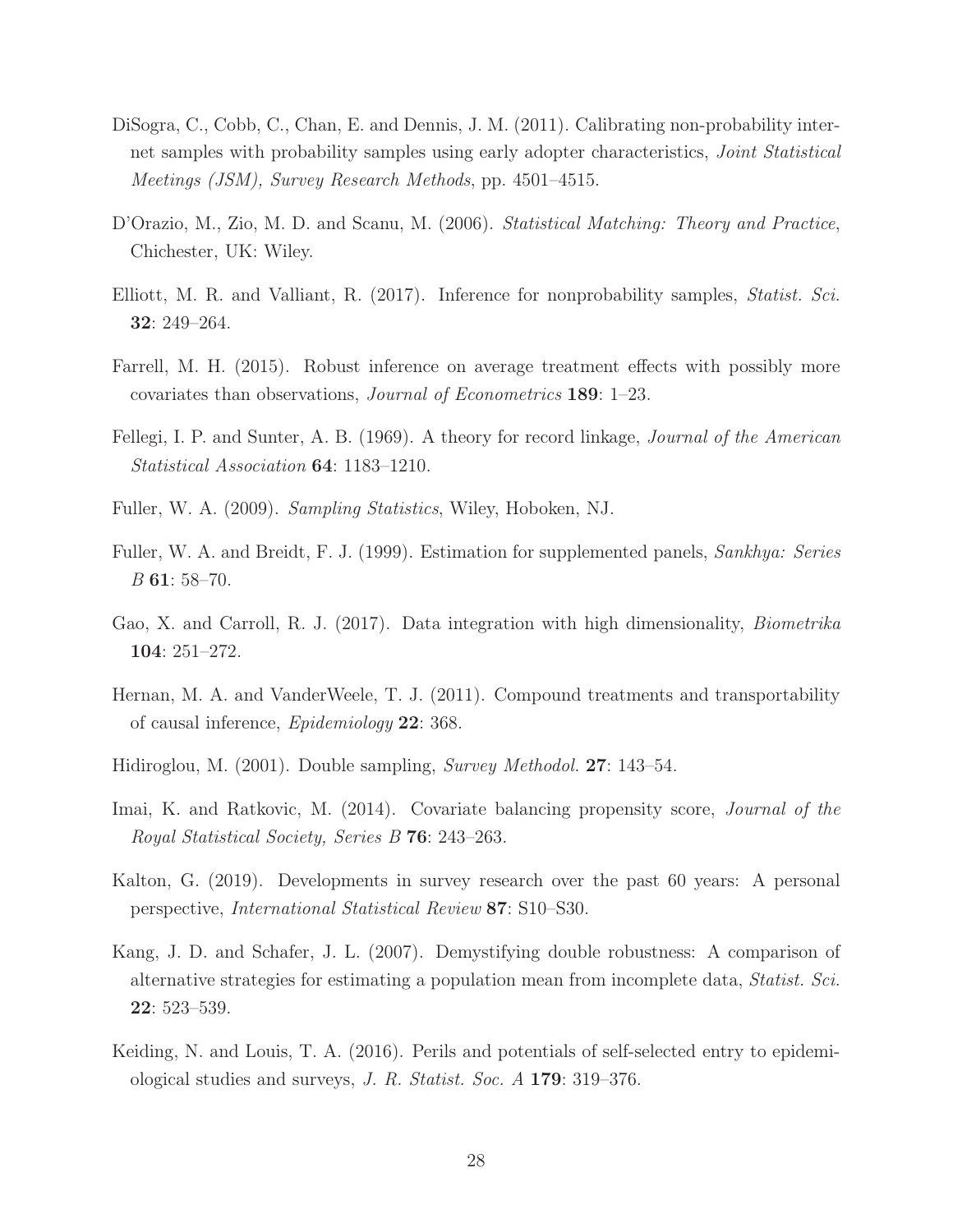- <span id="page-28-3"></span>Kim, J., Berg, E. and Park, T. (2016). Statistical matching using fractional imputation, *Survey Methodology* 40: 19–40.
- <span id="page-28-2"></span>Kim, J. K. (2011). Parametric fractional imputation for missing data analysis, *Biometrika* 98: 119–132.
- <span id="page-28-8"></span>Kim, J. K., Park, S., Chen, Y. and Wu, C. (2018). Combining non-probability and probability survey samples through mass imputation, *arxiv.org/abs/1812.10694* .
- <span id="page-28-1"></span>Kim, J. K. and Rao, J. N. K. (2012). Combining data from two independent surveys: a model-assisted approach, *Biometrika* 99: 85–100.
- <span id="page-28-11"></span>Kim, J. K. and Tam, S. (2018). Data integration by combining big data and survey sample data for finite population inference. Submitted.
- <span id="page-28-10"></span>Kim, J. K. and Wang, Z. (2018). Sampling techniques for big data analysis in finite population inference, *arXiv preprint arXiv:1801.09728* .
- <span id="page-28-7"></span>Kott, P. S. (2006). Using calibration weighting to adjust for nonresponse and coverage errors, *Survey Methodology* 32: 133–142.
- <span id="page-28-4"></span>Lee, S. and Valliant, R. (2009a). Estimation for volunteer panel web surveys using propensity score adjustment and calibration adjustment, *Sociological Methods and Research* 37: 319– 343.
- <span id="page-28-6"></span>Lee, S. and Valliant, R. (2009b). Estimation for volunteer panel web surveys using propensity score adjustment and calibration adjustment, *Sociological Methods & Research* 37: 319– 343.
- <span id="page-28-0"></span>Legg, J. C. and Fuller, W. A. (2009). Two-phase sampling, *Handbook of Statistics*, Vol. 29, Elsevier, pp. 55–70.
- <span id="page-28-5"></span>Lohr, S. L. and Raghunathan, T. E. (2017). Combining survey data with other data sources, *Statist. Sci.* 32: 293–312.
- <span id="page-28-12"></span>Mack, Y. and Rosenblatt, M. (1979). Multivariate k-nearest neighbor density estimates, *Journal of Multivariate Analysis* 9: 1–15.
- <span id="page-28-9"></span>McConville, K. S., Breidt, F. J., Lee, T. C. and Moisen, G. G. (2017). Model-assisted survey regression estimation with the LASSO, *Journal of Survey Statistics and Methodology* 5: 131–158.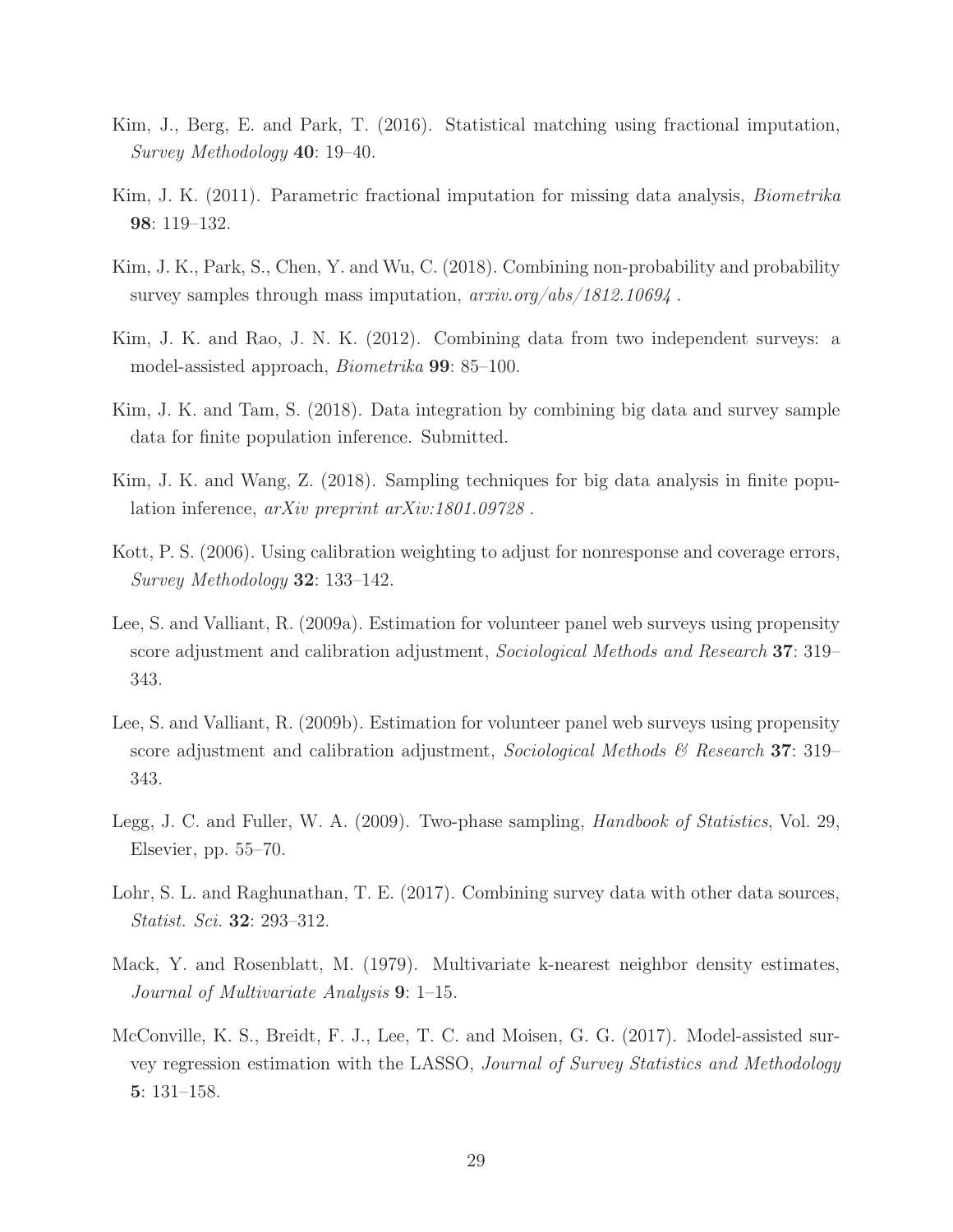- <span id="page-29-8"></span>McRoberts, R. E., Tomppo, E. O. and Næsset, E. (2010). Advances and emerging issues in national forest inventories, *Scand. J. For. Res.* 25(4): 368–381.
- <span id="page-29-1"></span>Merkouris, T. (2004). Combining independent regression estimators from multiple surveys, *J. Am. Statist. Assoc.* 99: 1131–9.
- <span id="page-29-2"></span>Merkouris, T. (2010). Combining information from multiple surveys by using regression for efficient small domain estimation, *J. R. Statist. Soc. B* 72: 27–48.
- <span id="page-29-11"></span>Morikawa, K. and Kim, J. K. (2018). A note on the equivalence of two semiparametric estimation methods for nonignorable nonresponse, *Statistics & Probability Letters* 140: 1– 6.
- <span id="page-29-12"></span>National Research Council (2010). *The Prevention and Treatment of Missing Data in Clinical Trials*, number 14.
- <span id="page-29-0"></span>Neyman, J. (1938). Contribution to the theory of sampling human populations, *J. Am. Stat. Assoc.* 33: 101–116.
- <span id="page-29-6"></span>O'Muircheartaigh, C. and Hedges, L. V. (2014). Generalizing from unrepresentative experiments: a stratified propensity score approach, *J. R. Statist. Soc. C* 63: 195–210.
- <span id="page-29-9"></span>Palmer, J. R., Espenshade, T. J., Bartumeus, F., Chung, C. Y., Ozgencil, N. E. and Li, K. (2013). New approaches to human mobility: Using mobile phones for demographic research, *Demography* 50: 1105–1128.
- <span id="page-29-3"></span>Park, S., Kim, J. and Park, S. (2016). An imputation approach for handling mixed mode surveys, *Annals of Applied Statistics* 10: 1063–1085.
- <span id="page-29-4"></span>Park, S., Kim, J. and Stukel, D. (2017). A measurement error model for survey data integration: combining information from two surveys, *Metron* 75: 345–357.
- <span id="page-29-7"></span>Pearl, J. and Bareinboim, E. (2011). Transportability of causal and statistical relations: A formal approach, *Data Mining Workshops (ICDMW), 2011 IEEE 11th International Conference on*, IEEE, pp. 540–547.
- <span id="page-29-10"></span>Pfeffermann, D., Eltinge, J. L., Brown, L. D. and Pfeffermann, D. (2015). Methodological issues and challenges in the production of official statistics: 24th annual morris hansen lecture, *Journal of Survey Statistics and Methodology* 3: 425–483.
- <span id="page-29-5"></span>Rao, J. N. K. (2020). On making valid inferences by combining data from surveys and other sources, *Sankhya* . In press.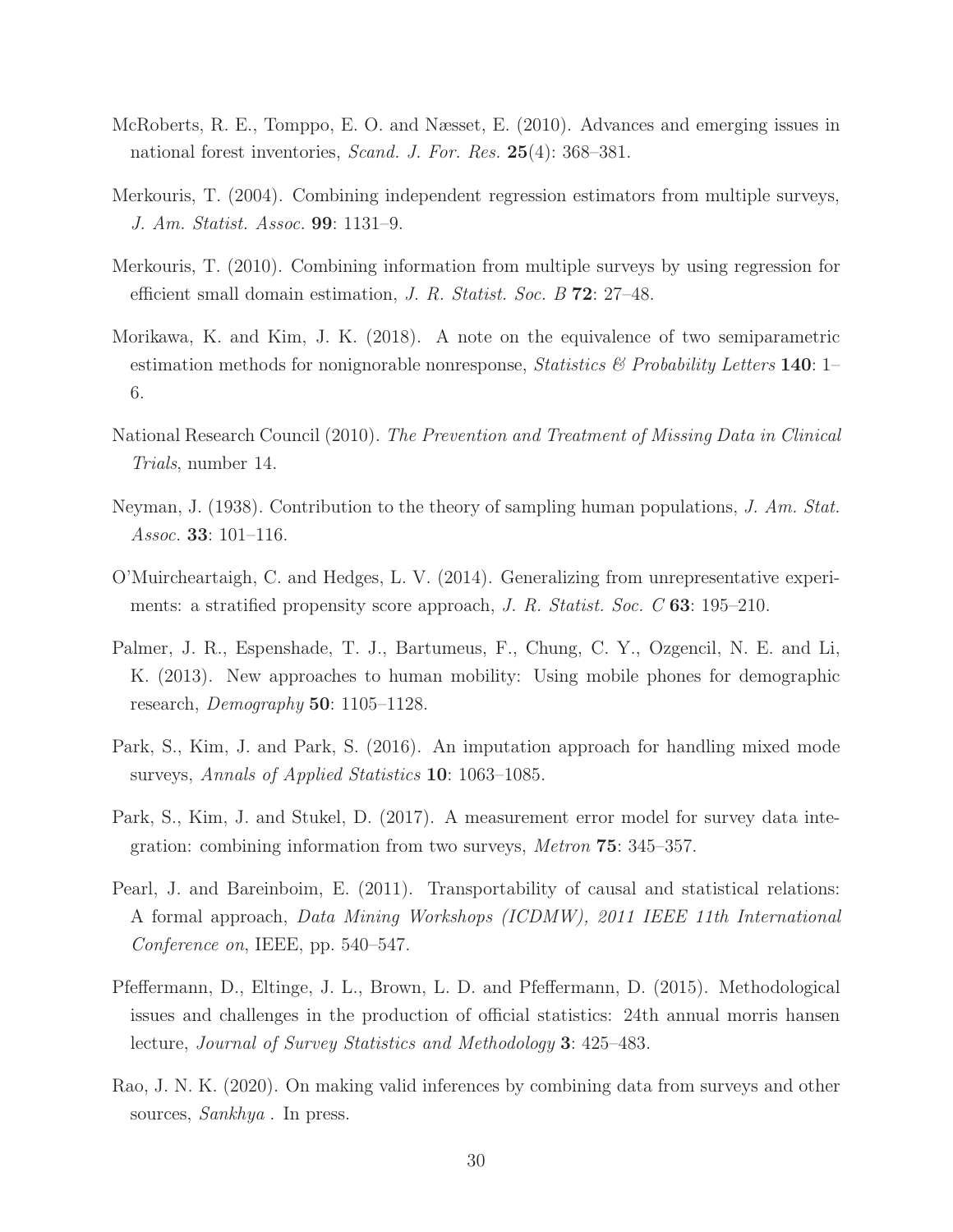- <span id="page-30-13"></span>Rao, J. N. and Molina, I. (2015). *Small Area Estimation*, Wiley: New York.
- <span id="page-30-1"></span>Renssen, R. H. and Nieuwenbroek, N. (1997). Aligning estimates for common variables in two or more sample surveys, *J. Am. Statist. Assoc.* 92: 368–75.
- <span id="page-30-12"></span>Riddles, M. K., Kim, J. K. and Im, J. (2016). A propensity-score-adjustment method for nonignorable nonresponse, *Journal of Survey Statistics and Methodology* 4: 215–245.
- <span id="page-30-2"></span>Rivers, D. (2007). Sampling for web surveys, *ASA Proceedings of the Section on Survey Research Methods*, American Statistical Association (Alexandria, VA).
- <span id="page-30-4"></span>Rosenbaum, P. R. and Rubin, D. B. (1983). The central role of the propensity score in observational studies for causal effects, *Biometrika* 70: 41–55.
- <span id="page-30-7"></span>Rothwell, P. M. (2005). External validity of randomised controlled trials: "to whom do the results of this trial apply?", *The Lancet* 365: 82–93.
- <span id="page-30-8"></span>Rudolph, K. E. and van der Laan, M. J. (2017). Robust estimation of encouragement design intervention effects transported across sites, *Journal of the Royal Statistical Society: Series B (Statistical Methodology)* 79: 1509–1525.
- <span id="page-30-0"></span>Särndal, C.-E., Swensson, B. and Wretman, J. (2003). *Model Assisted Survey Sampling*, New York: Springer-Verlag.
- <span id="page-30-3"></span>Schenker, N. and Raghunathan, T. (2007). Combining information from multiple surveys to enhance estimation of measures of health, *Statist. Med.* 26: 1802.
- <span id="page-30-6"></span>Stuart, E. A., Bradshaw, C. P. and Leaf, P. J. (2015). Assessing the generalizability of randomized trial results to target populations, *Prev. Sci.* 16: 475–485.
- <span id="page-30-5"></span>Stuart, E. A., Cole, S. R., Bradshaw, C. P. and Leaf, P. J. (2011). The use of propensity scores to assess the generalizability of results from randomized trials, *J. R. Statist. Soc. A* 174: 369–386.
- <span id="page-30-9"></span>Sugiyama, M. and Kawanabe, M. (2012). *Machine Learning in Non-stationary Environments: Introduction to Covariate Shift Adaptation*, MIT press.
- <span id="page-30-10"></span>Tam, S.-M. and Clarke, F. (2015). Big data, official statistics and some initiatives by the australian bureau of statistics, *International Statistical Review* 83: 436–448.
- <span id="page-30-11"></span>Tam, S.-M. and Kim, J.-K. (2018). Big data ethics and selection-bias: An official statistician's perspective, *Statistical Journal of the IAOS* 34(4): 577–588.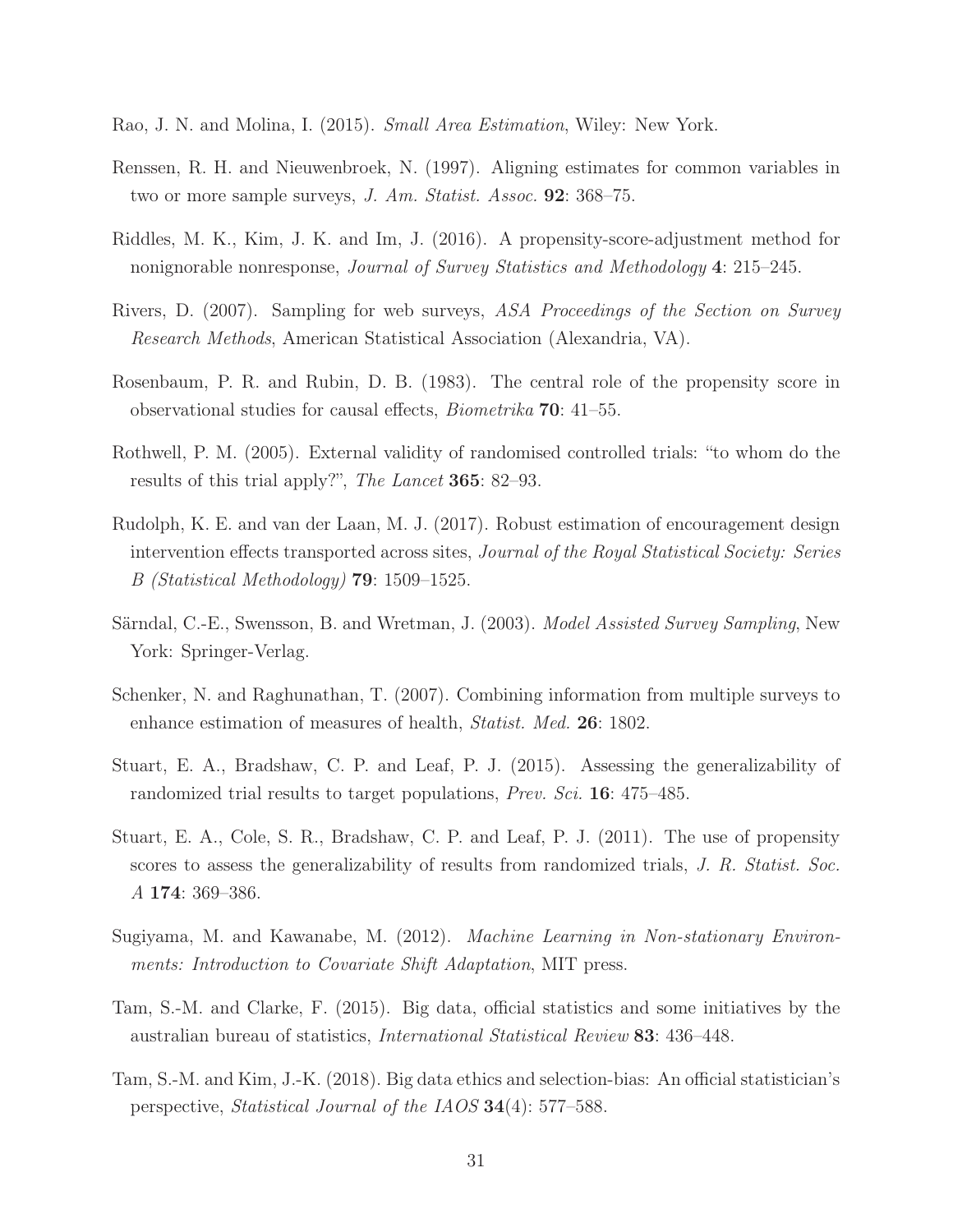- <span id="page-31-7"></span>Tipton, E. (2013). Improving generalizations from experiments using propensity score subclassification: Assumptions, properties, and contexts, *Journal of Educational and Behavioral Statistics* 38: 239–266.
- <span id="page-31-9"></span>Tourangeau, R., Conrad, F. G. and Couper, M. P. (2013). *The Science of Web Surveys*, Oxford University Press: New York.
- <span id="page-31-3"></span>Valliant, R. and Dever, J. A. (2011a). Estimating propensity adjustments for volunteer web surveys, *Sociological Methods and Research* 40: 105–137.
- <span id="page-31-4"></span>Valliant, R. and Dever, J. A. (2011b). Estimating propensity adjustments for volunteer web surveys, *Sociological Methods & Research* 40: 105–137.
- <span id="page-31-2"></span>Vavreck, L. and Rivers, D. (2008). The 2006 cooperative congressional election study, *Journal of Elections, Public Opinion and Parties* 18: 355–366.
- <span id="page-31-0"></span>Wang, W., Scharfstein, D., Tan, Z. and MacKenzie, E. J. (2009). Causal inference in outcome-dependent two-phase sampling designs, *J. R. Stat. Soc. Ser. B.* 71: 947–969.
- <span id="page-31-8"></span>Wong, M., Gao, J., Thanarajasingam, G., Sloan, J., Dueck, A., Novotny, P., Jatoi, A., Hurria, A., Wood, W., Feliciano, J., Walter, L., Miaskowski, C., Stinchcombe, T. and Wang, X. (2019). Comparison of chemotherapy toxicity over time according to age and performance status in patients with adadvanced non-small cell lung cancer: A toxicity over time analysis of CALGB 9730, *Technical report*, Duke University B&B.
- <span id="page-31-11"></span>Wood, S. N. (2006). *Generalized Additive Models: an Introduction with R*, Chapman and Hall/CRC.
- <span id="page-31-1"></span>Wu, C. (2004). Combining information from multiple surveys through the empirical likelihood method, *Can. J. Statist.* 32: 15–26.
- <span id="page-31-10"></span>Yang, S. and Ding, P. (2018). Combining multiple observational data sources to estimate causal effects, *arXiv preprint arXiv:1801.00802* .
- <span id="page-31-5"></span>Yang, S. and Kim, J. K. (2018). Integration of survey data and big observational data for finite population inference using mass imputation, *arXiv preprint arXiv:1807.02817* .
- <span id="page-31-6"></span>Yang, S., Kim, J. K. and Song, R. (2019). Doubly robust inference when combining probability and non-probability samples with high-dimensional data, *Journal of the Royal Statistical Society, Series B* .